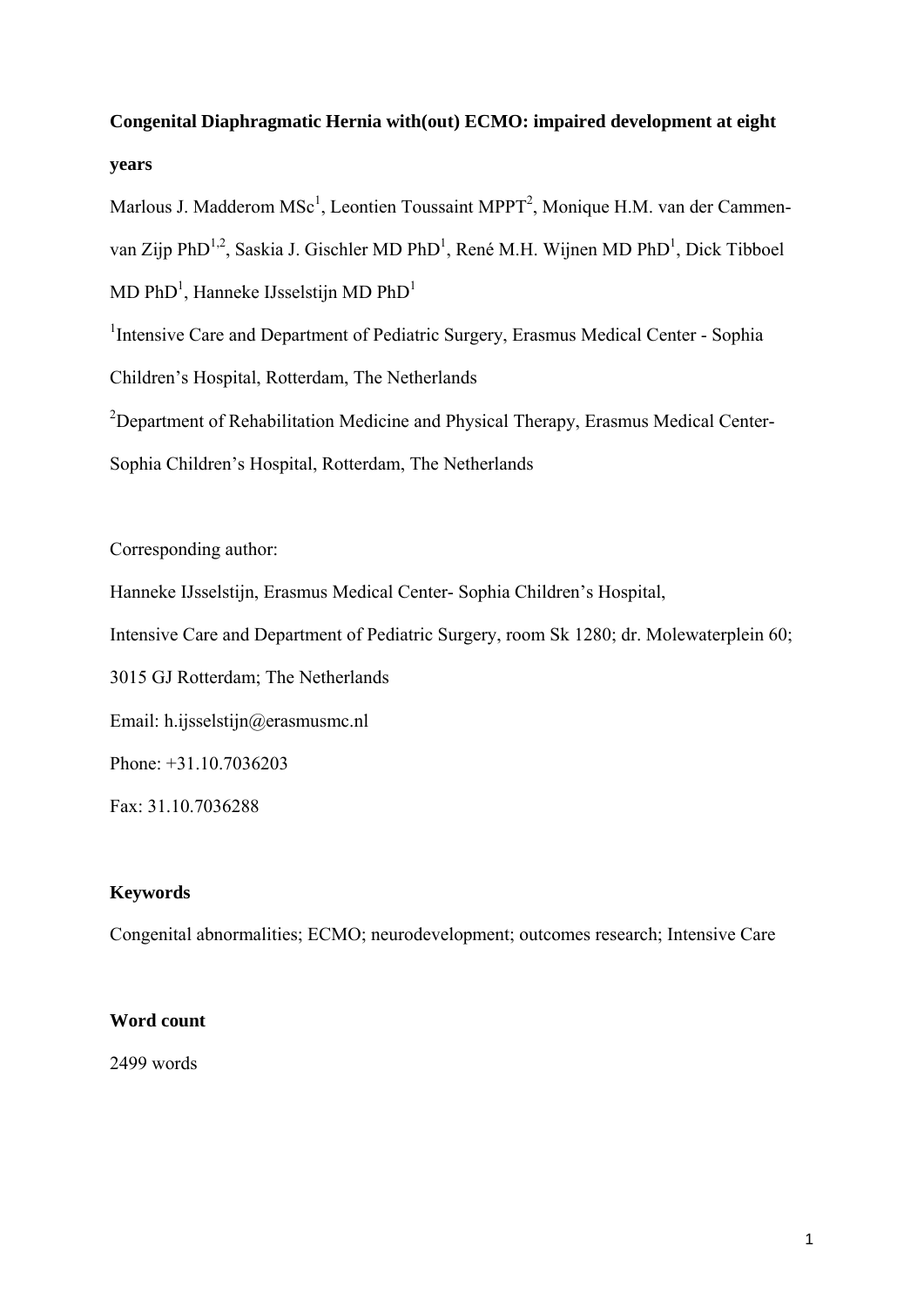## **ABSTRACT**

**Objective** Evaluating developmental and social-emotional outcomes at 8 years of age for children with congenital diaphragmatic hernia (CDH), treated with or without neonatal Extracorporeal Membrane Oxygenation (ECMO) between January 1999 and December 2003. **Design** Cohort study with structural prospective follow-up.

**Setting** Level III University Hospital.

**Patients** Thirty-five children (ECMO: n=16; non-ECMO: n=19) were assessed at 8 years of age.

**Interventions** None.

**Main outcome measures** Intelligence and motor function. Concentration, behaviour, school performance, competence and health status were also analysed.

**Results** Mean (SD) intelligence for the ECMO group was 91.7 (19.5) vs. 111.6 (20.9) for the non-ECMO group (p=0.015). Motor problems were apparent in 16% of all participants and differed significantly from the norm ( $p=0.015$ ) without differences between treatment groups. For all participants, problems with concentration  $(68\%, p<0.001)$  and with behavioural attention (33%, p=0.021) occurred more frequently than in reference groups, with no difference between treatment groups. School performance and competence were not affected. **Conclusions** Children with CDH – whether or not treated with neonatal ECMO – are at risk for long-term morbidity especially in the areas of motor function and concentration. Despite their impairment, children with CDH have a well developed feeling of self-competence.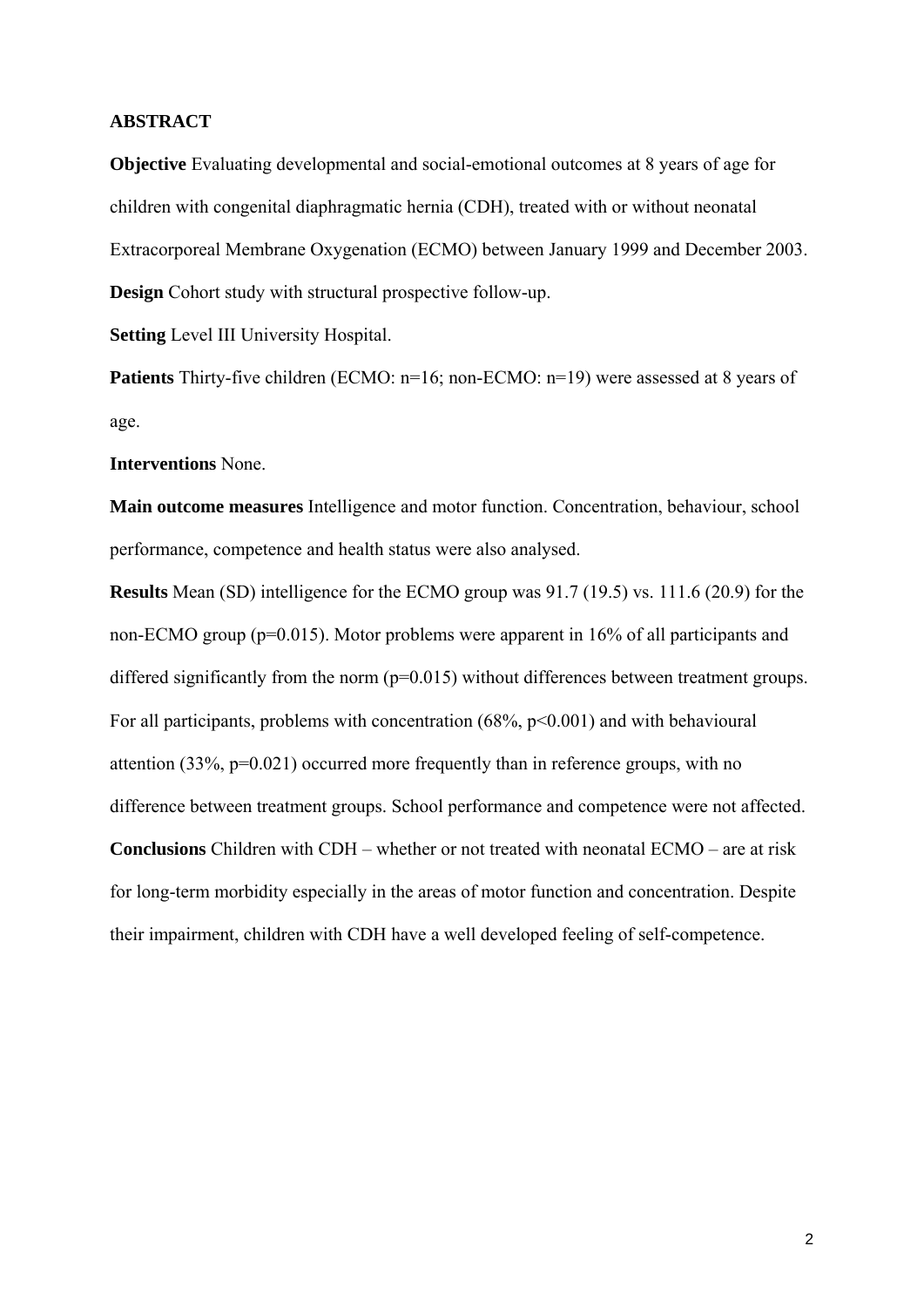## **INTRODUCTION**

Congenital diaphragmatic hernia (CDH) is an anatomical congenital anomaly occurring in approximately 1 in 2500 births [1]. Mortality and morbidity are determined by associated anomalies, the extent of lung hypoplasia and pulmonary hypertension [1]. Ventilation strategies nowadays focus on minimizing barotrauma [1] and survival rates are approaching 80% [2]. Because more children survive the neonatal period, physical and neurodevelopmental morbidities at older ages are on the rise [3-5].

In the past decade many CDH patients, especially those with high risk CDH (respiratory insufficiency within the first six hours of life) were treated with neonatal Extracorporeal Membrane Oxygenation (ECMO), the use of which is decreasing nowadays [6]. Some studies report an improved survival rate with the use of ECMO [7], others a relatively unchanged rate [8-10]. Of all ECMO-treated neonates, CDH patients are most prone for clinical complications during ECMO treatment and long-term morbidity [11-14]. ECMO treatment was found to be significantly associated with delayed neurodevelopmental outcome [3]. However, this might rather be the result of severe illness necessitating ECMO than of the treatment itself [15].

As all studies have different study designs it is hard to compare outcomes between CDH patients treated with or without neonatal ECMO. Also, most studies so far are limited to pre-school age. We present neurodevelopmental outcomes of 8-year-old CDH children enrolled in our multidisciplinary follow-up program. We hypothesized that they would show developmental and social-emotional impairments and that outcomes would be worst in those treated with ECMO, who were more severely ill. Primary outcome parameters were intelligence and motor function. Secondary outcome parameters were school performance, concentration, sense of competence, health status and behaviour.

3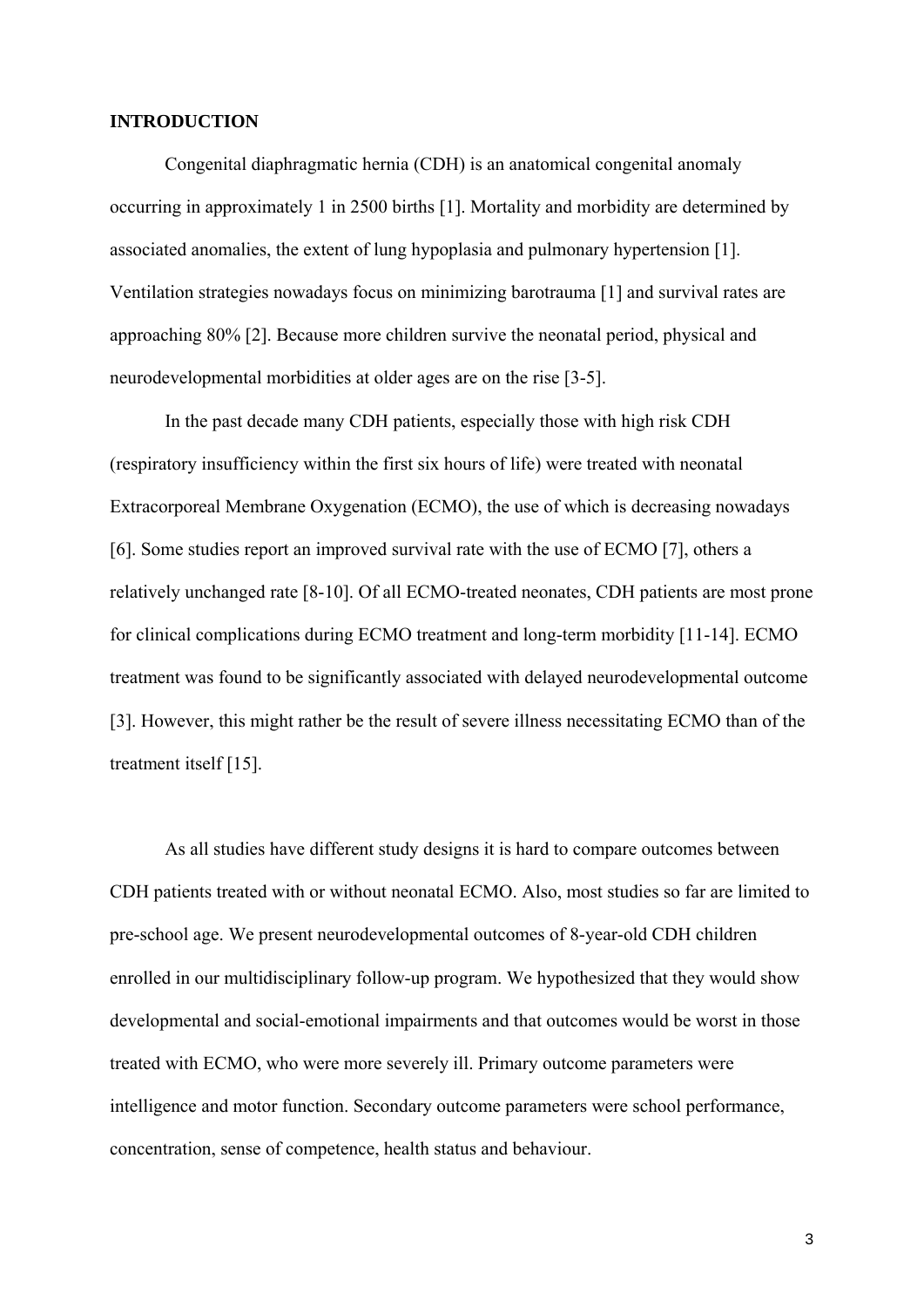## **MATERIALS AND METHODS**

## **Participants**

A follow-up study was conducted in 8-year-old children diagnosed with CDH and treated in their neonatal period at the Intensive Care Unit of a level III University Hospital between January 1999 and December 2003. Veno-arterial ECMO-support was given to neonates who met the entry criteria [16], which did not change during the study period. Artificial ventilation was administered by conventional mechanical ventilation (Babylog 8000, Drager Medical, Lubeck, Germany) or high-frequency oscillatory ventilation (Sensormedics, Bilthoven, The Netherlands).

The study was part of a structural prospective follow-up program initiated in 1999 providing for regular assessments of lung function, exercise capacity and development until age 18 years [12-13, 17-20]. The Medical Ethical Review Board of Erasmus MC waived IRB approval because "Medical Research in Human Subjects Act does not apply to this study, since subjects are not being submitted to any handling, nor are there rules of human behaviour being imposed". All parents provided written permission to use the data for research purposes.

## **Study design**

Before assessment, parents completed questionnaires on socio-economic status (SES [21]) and their child's education and health status. The children underwent a structural psychological and psychomotor assessment by a developmental psychologist and a pediatric physical therapist.

Clinical and background characteristics were recorded and compared between groups (ECMO/ non-ECMO) (Table 1).

#### **Primary outcome parameters**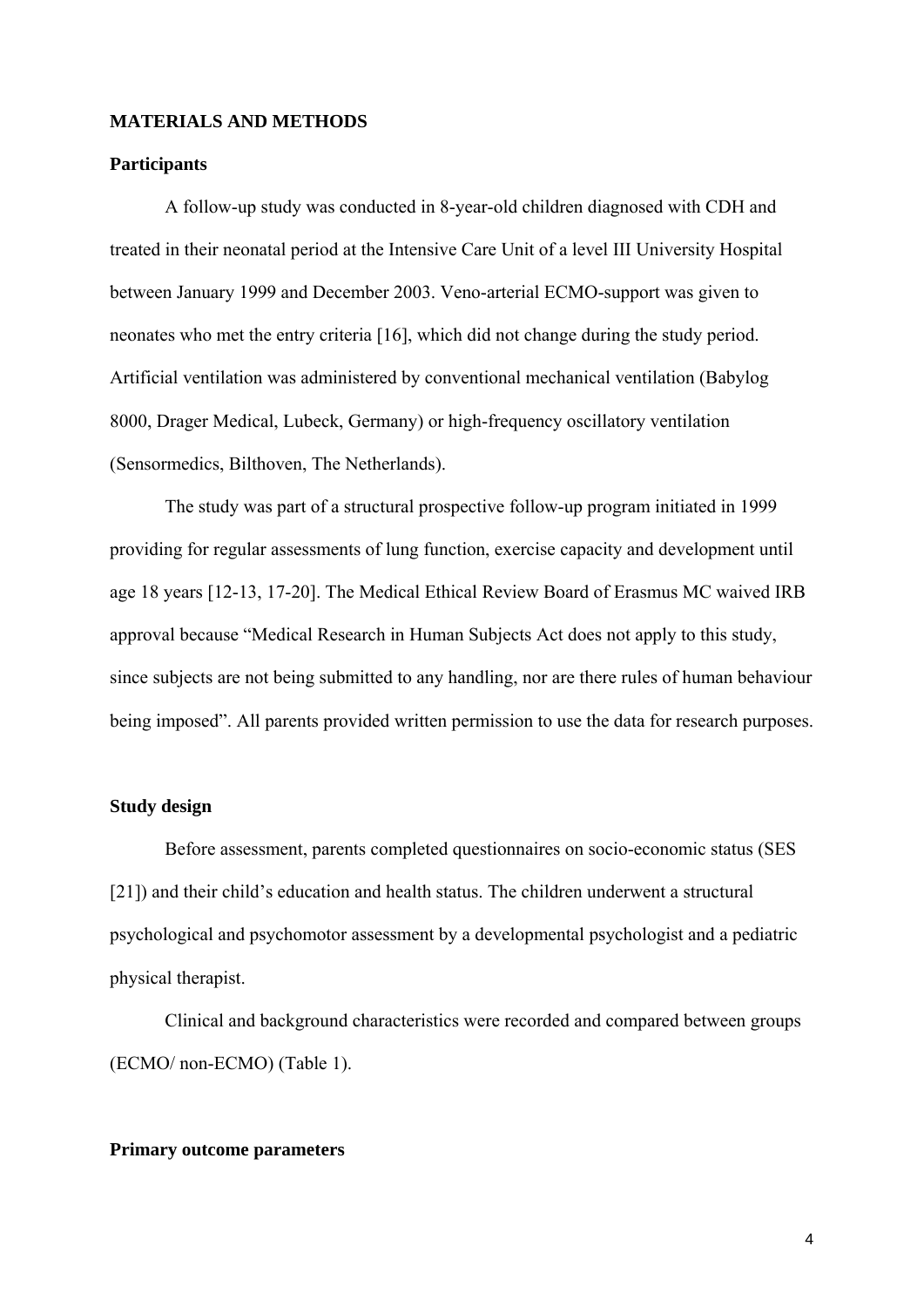## Intelligence

A short version of the Revised Amsterdam Intelligence Test (RAKIT) was administered [24]. Except for patients born after 2001; the short version of the Wechsler Intelligence Scale for children (WISC-III-NL) [25] was administered to them. Both tests have good reliability and validity [24-25]. Intelligence quotient (IQ) was classified into above average (IO>115), average (IO: 85-115) and below average (IO<85).

## Motor function

The Movement Assessment Battery for children (MABC) was administered [26]. Percentile scores were calculated for the total impairment score, which is the sum of the item scores, and for scores in three different domains (manual dexterity, ball skills and balance); a percentile score ≤P5 is indicative of a motor problem, P6 to P15 of borderline performance, and >P15 of normal motor development.

#### **Additional psychological assessment**

## Concentration

Concentration was measured with The Bourdon-Vos, which is a paper-and-pencil test measuring sustained selective attention and concentration in terms of speed and accuracy. It has good validity, sensitivity and reliability [27].

## Self-perceived competence and health status

Self-perceived competence was measured with the Dutch adaptation of the Self Perception Profile for Children (SPPC) for 8-to-12-year-old children [28]. The SPPC assesses a child's sense of competence in cognitive, social, and physical domains and yields a measure of general self-worth. The internal consistency and test-retest reliability of the Dutch version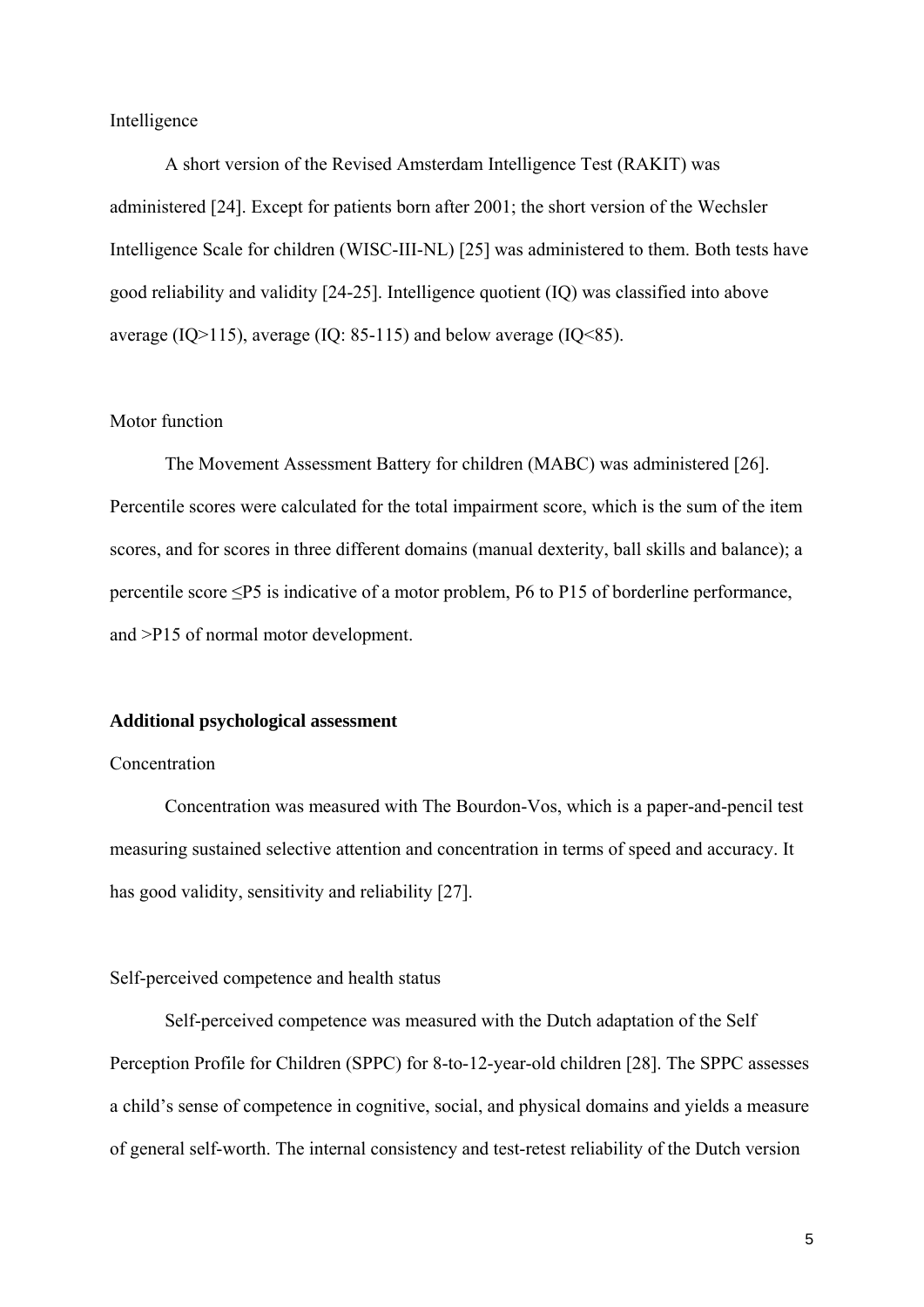are acceptable [29]. Fifteen percent of the healthy reference group scores below the normal range; this percentage was set as cut-off point [29].

Health status was assessed with the Pediatric Quality of Life Inventory (PedsQL) as described previously [30]. A scale score of 1 SD below healthy reference norm was taken to indicate impaired health status [31].

## Proxy-reported behaviour

The Dutch version of the Child Behavior Checklist (CBCL) - standardized for the Dutch population from 4 to 18 years - was completed by mothers [32]. A subclinical to clinical score in 16% of the children was used as cut-off point for comparison with reference norms [32].

#### **Data analysis**

Normally distributed data were analysed with student's t-test. The  $\chi^2$ -test or Fisher's exact test served to evaluate categorical data.

Influences of clinical variables (ECMO treatment (yes/no); gestational age; associated anomalies; type of repair, prevalence of chronic lung disease (CLD) [22], prolonged use of morphinomimetics/sedatives (>1 month) and use of methadone (yes/no)) and background variables (gender; ethnicity and SES) on intelligence and motor function were calculated using multiple linear regression analysis. Normal probability plots were evaluated to test applicability of the model and assumptions for regression analysis. Multicollinearity was tested using the criterion that variance inflation factors should not exceed 2.5 [33]. The medical variables were individually entered into 7 regression analyses to avoid the risk of multicollinearity.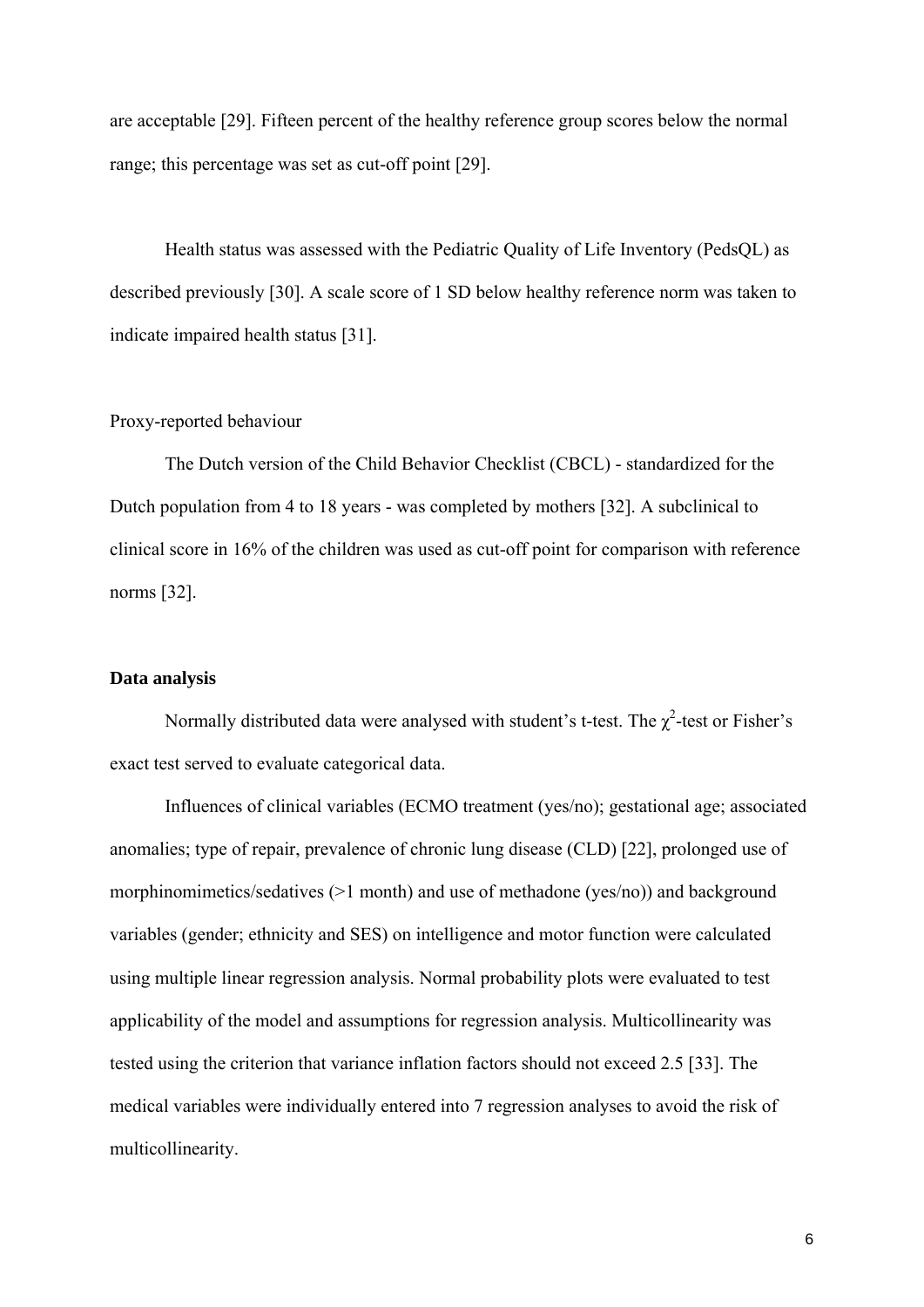Data are presented as mean (SD) unless stated otherwise.

## **RESULTS**

Sixty-five CDH patients were treated between January 1999 and December 2003. Thirty-five children (ECMO n=16; non-ECMO n=19) were eligible for assessment at 8 years. Psychological and motor function assessment was completed in 32 and 31 patients, respectively (Figure 1).

## **Primary outcome parameters**

## Intelligence

For 4 of the 32 children no IQ was calculated (Figure 1). For the remaining 28 children the mean total IQ was 101.6 (22.3) and within the reference norm. Mean IQ significantly differed between the ECMO group (91.7 (19.5)) and non-ECMO group (111.6  $(20.9)$ ) (t=-2.599, p=0.015). The proportions of children with above average, average and below average IQ did not differ significantly between both groups ( $\chi^2$ =6.305, p=0.052; Figure 2)

## Motor function

Thirty-one children underwent motor function testing (Figure 1). Twenty-five children  $(81\%; ECMO; n=10, non-ECMO; n=15)$  scored within normal range, 1 child  $(3\%; ECMO)$ was classified as borderline and 5 children (16%; ECMO n=3, non-ECMO n=2) were classified as having a motor problem. These proportions differed significantly from the norm population  $(\chi^2=9.171, p=0.015)$ . No significant difference in motor development was found between treatment groups (Figure 3).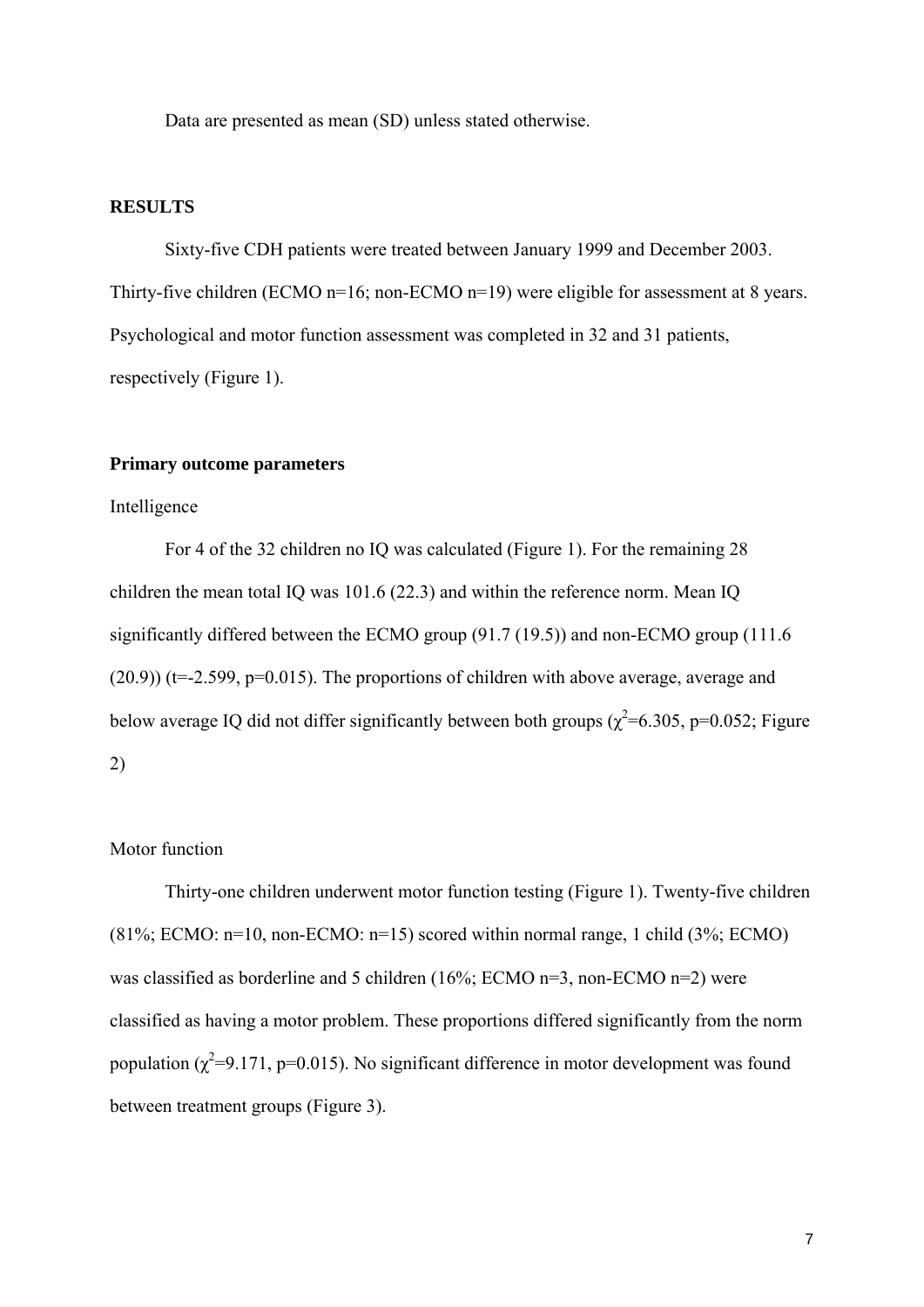A percentile score within normal range was obtained in 26 children for manual dexterity (84%; ECMO n=11, non-ECMO n=15), in 20 children for ball skills (65%; ECMO n=9, non-ECMO n=11) and in 26 children for balance skills (84%; ECMO n=11, non-ECMO n=15). Ball skills differed significantly from the norm population ( $\chi^2$ =10.309, p=0.010). No significant differences in domain proportions were found between the treatment groups (Figure 3).

## Combined intelligence and motor function development

Twenty-six children (ECMO n=13; non-ECMO n=13) had both an intelligence and motor function assessment. The percentages of children with normal or impaired intelligence combined with normal or impaired motor function did not significantly differ between treatment groups  $(\chi^2 = 7.271, p = 0.057)$  (Figure 4).

## **Additional psychological assessment**

#### School performance

Of all 35 children, 33 followed regular education (94%; ECMO n=15, non-ECMO n=18); fourteen of those (42%; ECMO n=7, non-ECMO n=7) received extra support at school. Two children (6%; ECMO n=1, non-ECMO n=1) followed special education because of cognitive and motor function problems.

## Concentration

Concentration was assessed in 22 children (Figure 1). Fifteen of them (68%; ECMO n=7, non-ECMO n=8) had low to very low information-processing speed ( $\chi^2$ =0.028,  $p=0.867$ ). Eight had low-to-very low accuracy (36%; ECMO n=5, non-ECMO n=3)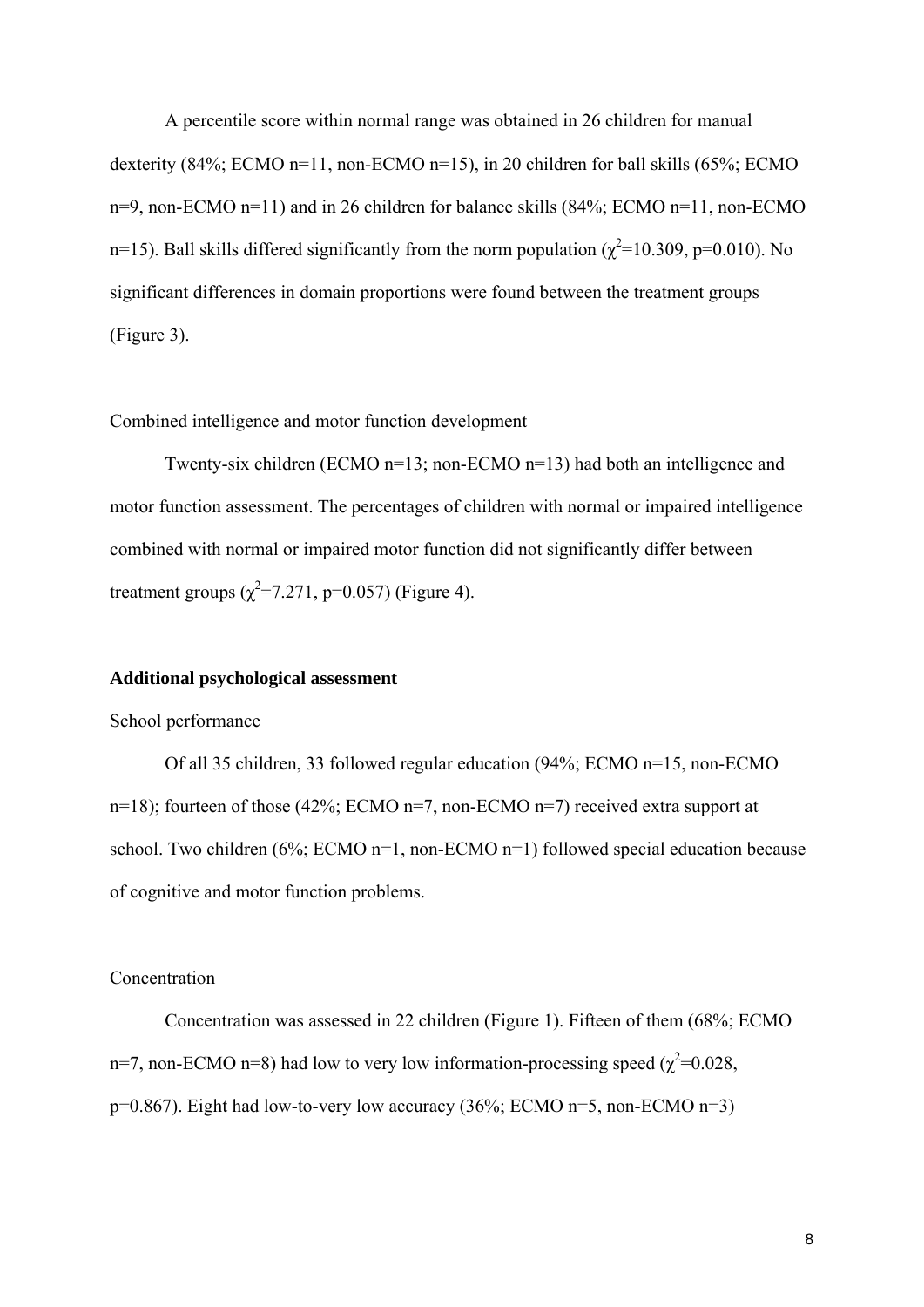$(\chi^2=1.473, p=0.387)$ . Information-processing speed differed significantly  $(\chi^2=21.879,$ p<0.001) from the reference population, but accuracy did not ( $\chi^2$ =1.515, p=0.324).

Self perceived competence and health status

Four children did not complete the SPPC (Figure 1). Of the 28 children tested, a below normal range score was obtained in 29% for scholastic competence (ECMO n=4, non-ECMO n=4); 11% for social acceptance (ECMO n=2, non-ECMO n=1); 18% for athletic competence (ECMO n=3, non-ECMO n=2); 21% for behavioral conduct (ECMO n=2, non-ECMO n=4) and 7% for global feeling of self-worth (ECMO n=2, non-ECMO n=0). None scored below normal for physical appearance. No significant differences were found for the entire group compared to reference norms, nor between the two treatment groups.

Twenty-seven children filled in a PedsQL (Figure 1). Overall, they had significantly lower health status scores than reference peers for total functioning (mean difference (md) - 8.45, p<0.001), physical functioning (md -10.71, p<0.001), social functioning (md -11.14,  $p<0.001$ ), school functioning (md -10.22,  $p<0.001$ ) and psychosocial functioning (md -8.36, p<0.001), whereas emotional functioning was not significantly different (md -3.70, p=0.208). Comparison of the two treatment groups (ECMO n=12, non-ECMO n=15) revealed significantly lower scores for the ECMO group for total functioning (md -13.43, p=0.024), physical functioning (md -14.64, p=0.044), social functioning (md -16.42, p=0.012), school functioning (md  $-13.90$ , p=0.038) and psychosocial functioning (md  $-13.24$ , p=0.027). Other medical variables (e.g. presence of CLD) did not influence health status scores (not shown).

Proxy-reported behaviour

Twenty-seven mothers filled in the CBCL and scores indicated borderline-to-clinical range for 7 children (26%; ECMO n=3, non-ECMO n=4) on the total scale, for 7 children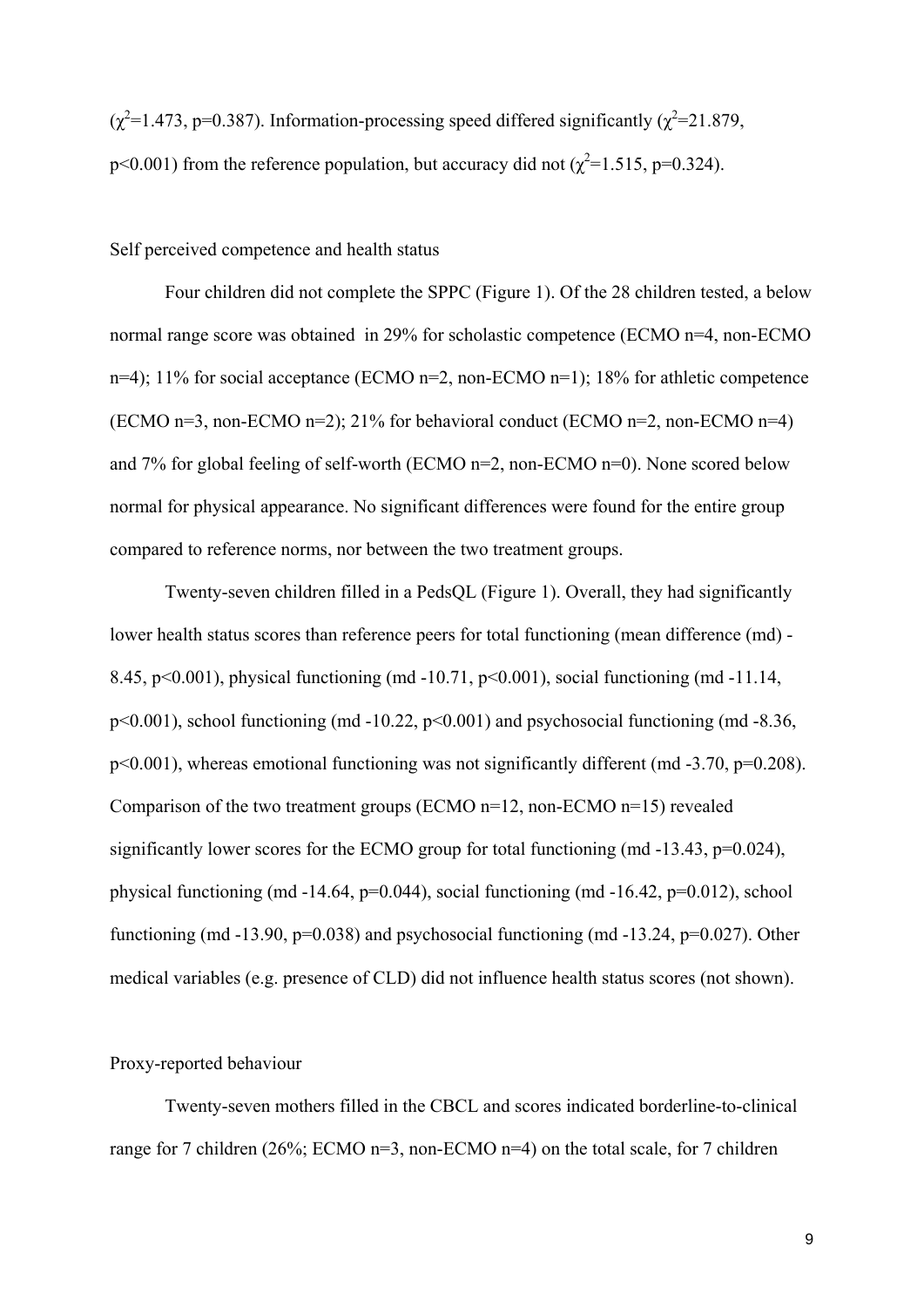(26%; ECMO n=3, non-ECMO n=4) on the internalizing scale and for 4 children (15%; ECMO n=2, non-ECMO n=2) on the externalizing scale; all proportions were not significantly different from reference population. Nine children (33%; ECMO n=4, non-ECMO n=5) were assigned borderline-to-clinical range on the attention scale; this is significantly more than in the reference population ( $\chi^2$ =6.036, p=0.021). No significant differences between treatment groups were found.

## **Associations between outcome parameters**

ECMO treatment ( $R^2$ =0.206, p=0.015), having associated anomalies ( $R^2$ =0.190,  $p=0.020$ ), CLD ( $R^2=0.107$ ,  $p=0.049$ ), prolonged use of morphinomimetics/sedatives  $(R^2=0.206, p=0.015)$  and use of methadone  $(R^2=0.350, p=0.002)$  negatively influenced intelligence. Having associated anomalies ( $R^2$ =0.175, p=0.019), CLD ( $R^2$ =0.207, p=0.010), prolonged use of morphinomimetics/sedatives ( $R^2$ =0.347, p=0.005) and use of methadone  $(R^2=0.237, p=0.012)$  negatively influenced motor function. High SES  $(R^2=0.285, p=0.035)$ positively influenced intelligence.

 Five of the 6 children with below average intelligence indicated on the SPPC to be satisfied with their scholastic competence. Three of these five children plus one other, with borderline or definite motor function problems, were satisfied with their athletic competence.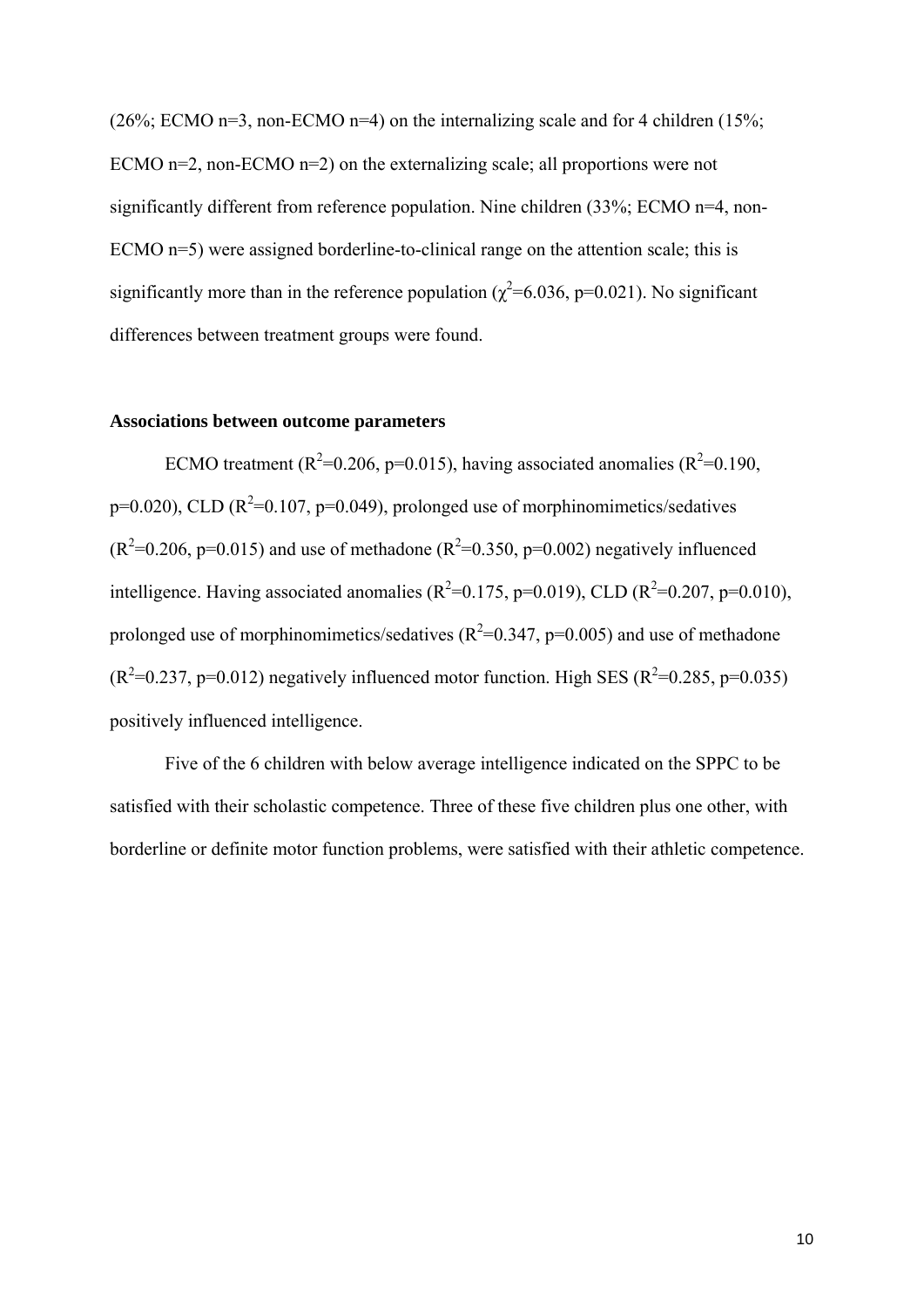## **DISCUSSION**

In this study we hypothesized that ECMO-treated CDH children would have poorer developmental and social-emotional outcome than those without ECMO treatment. We found intelligence in the normal range for all children together, but ECMO-treated children had significantly lower IQ. For all children together motor function was significantly worse compared to reference peers, with no differences between treatment groups. To our knowledge this is the first study comparing outcome in 8-year-old CDH children with and without ECMO-treatment within a similar time period and in one centre.

In an earlier study we found below normal intelligence for 8-to12-year old CDH children treated with neonatal ECMO before 1999 [34]. The children in the present study had normal intelligence, in line with other studies in CDH patients without ECMO treatment [5, 35]. Nevertheless, intelligence scores in the ECMO group were significantly lower than those in the non-ECMO group. Ultrasound examinations revealed intracranial bleeding and infarctions in only a few children in both treatment groups. These do not seem to explain the difference in IQ; perhaps we should assume that children needing ECMO were more severely ill [15]. However, we found subtle cognitive deficits such as concentration problems in both treatment groups. Also, mothers indicated more attention problems for their children when compared to reference parents. Subtle deficits in specific areas of intelligence seem apparent in children with CDH [5, 36-37] and support the findings that CDH-survivors – even those without ECMO treatment – are at risk for attention and concentration deficits [5, 35]. The fact that 42% of our cohort needs extra support in regular education vs. 21% in the Dutch reference population [38] also points at subtle cognitive problems.

Motor problems have been reported in 60% of one-year-old and in 73% of 3-year-old CDH children treated with and without ECMO [4, 17]. The present study found motor

11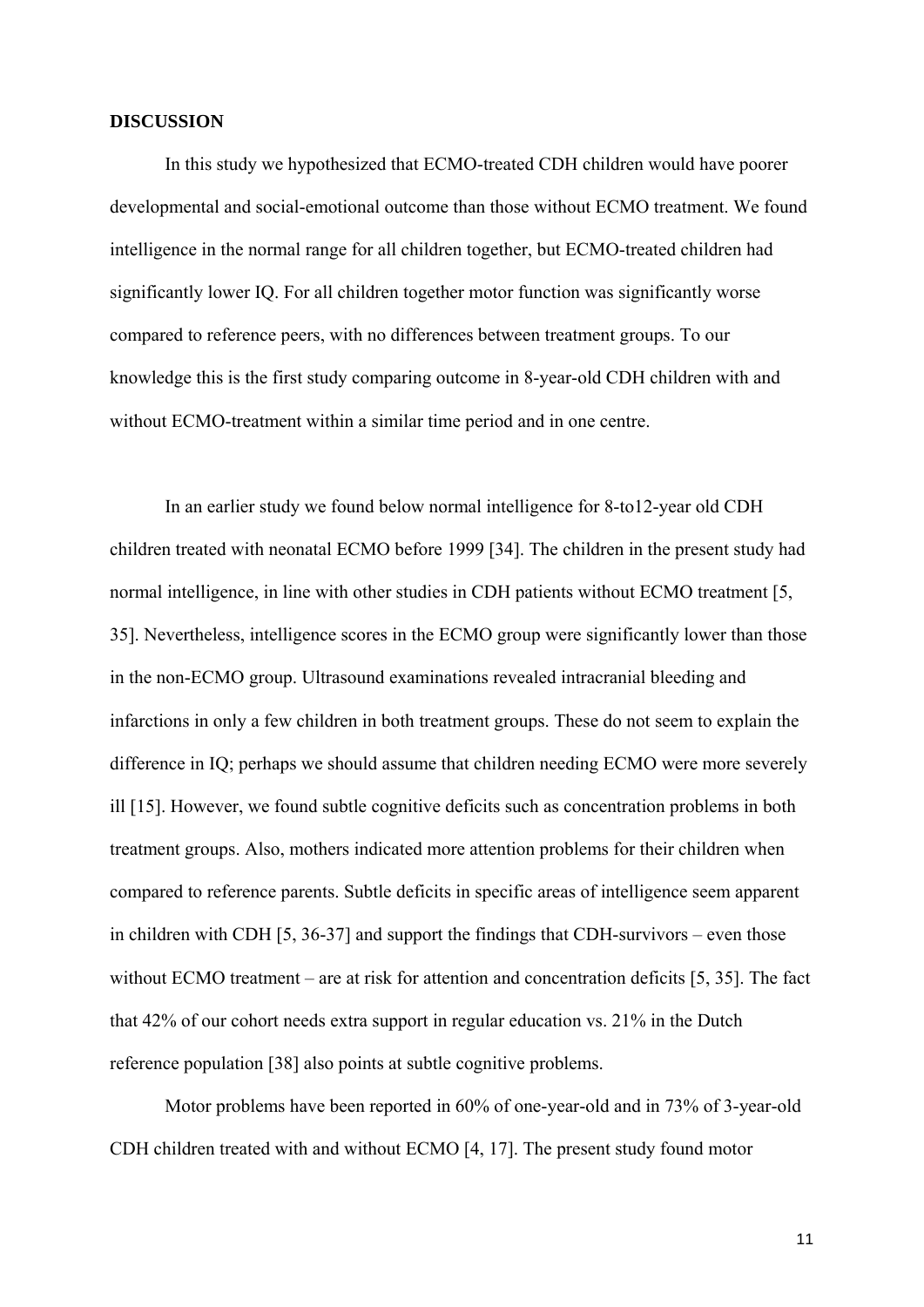problems with ball skills particularly affected in the total CDH-group, as we previously found in 5-year-old CDH children [12, 20]. We assume that CDH patients get little physical activity during infancy and have few opportunities to practice ball skills [20]. Because both treatment groups showed motor problems, evaluation of motor function is important for all CDH children, irrespective of previous ECMO treatment.

When we combined intelligence and motor function outcome (n=26) we found no significant difference between the two treatment groups. However, we might have been unable to reach statistical significance due to small sample sizes. On the other hand, proportions of children with combined normal intelligence and normal motor function does seem to be higher for the non-ECMO group. This supports the idea that ECMO-treated children were more severely ill and thus experience more morbidity. We assume that for CDH patients, without severe hemorrhagic or thromboembolic complications, it need not be the ECMO treatment itself that results in worse outcome. Severity of illness, necessitating ECMO treatment, should rather be considered the main determining factor in long-term outcome.

We found a significantly lower health status for the entire cohort (with the lowest scores for ECMO-treated patients) with only emotional functioning not affected. Like emotional functioning, feelings of competence were not affected overall. It is not an unusual finding that children with objectively impaired intelligence or motor function experience normal feelings of competence [39].

The small sample sizes per treatment group in this study can be seen as a limitation, possibly precluding reaching statistical significant difference when comparing intelligence and motor functioning outcomes. Small sample sizes are not uncommon when analysing this rare diagnosis group (supplement Table 1). As a second limitation, data for a number of

12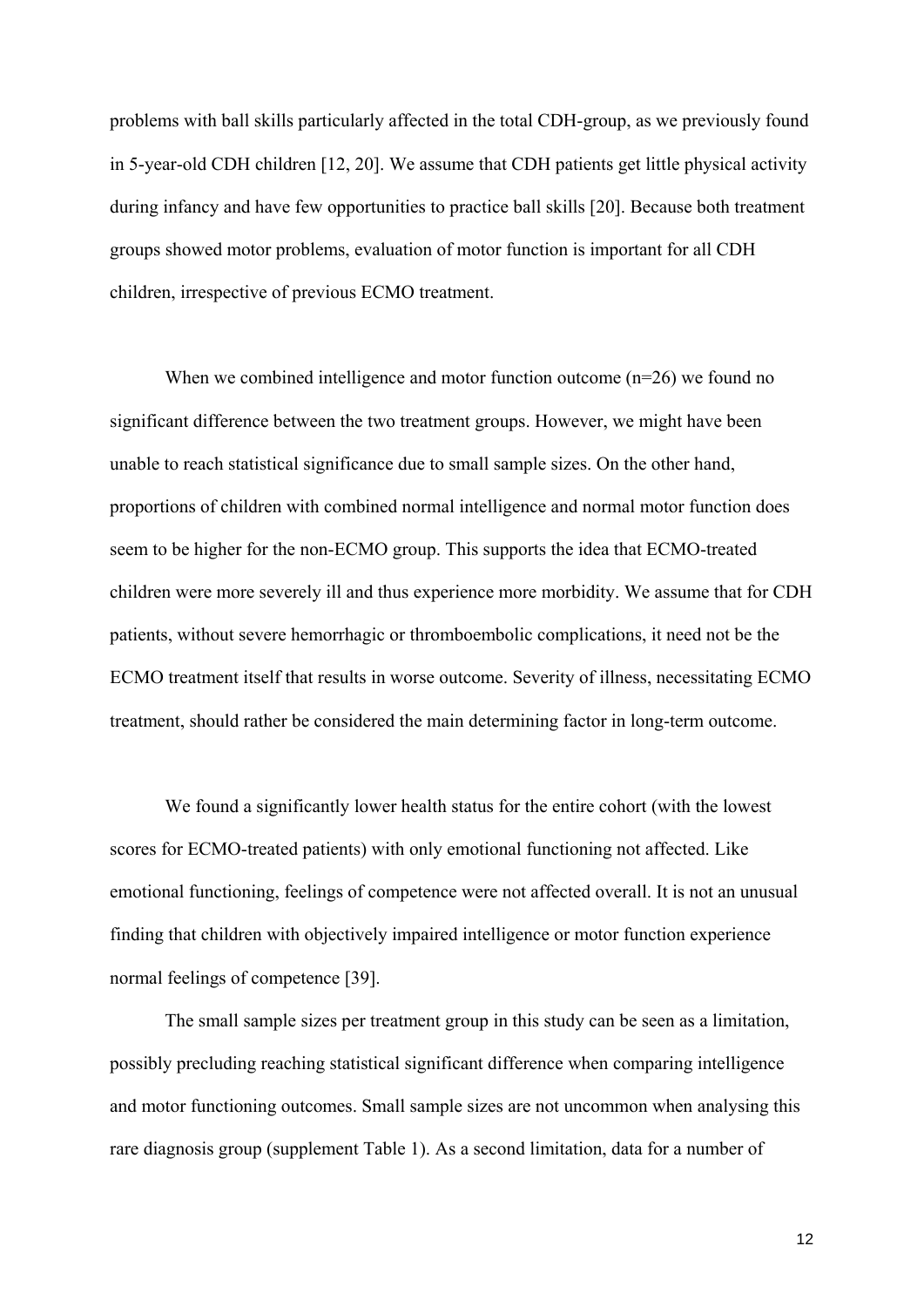children in different neuropsychological assessments are missing (differentiated between the ECMO and non-ECMO-treated groups). The fact that children experiencing severe morbidity were the ones who were unable to complete the assessments might have resulted in a bias. This bias also shows importance of long-term follow-up of CDH children (supplement Table 2 presents long-term outcome); as more of them survive the neonatal period incidence of severe CDH-related morbidity are on the rise. This phenomenon has increasingly been identified in other studies [3-4, 14, 17].

## **CONCLUSIONS**

Children with CDH – whether or not treated with ECMO – are at risk for long-term morbidity especially in the areas of motor function, concentration and health status. Intelligence seems within the normal range for all CDH children, with significantly lower scores for the ECMO-treated children. Despite their impairment, children with CDH have a well developed feeling of self-competence. Collecting long-term follow-up data in a multicenter CDH registry [40] will facilitate collaborative efforts to evaluate the efficacy of clinical care practices and to decrease morbidity.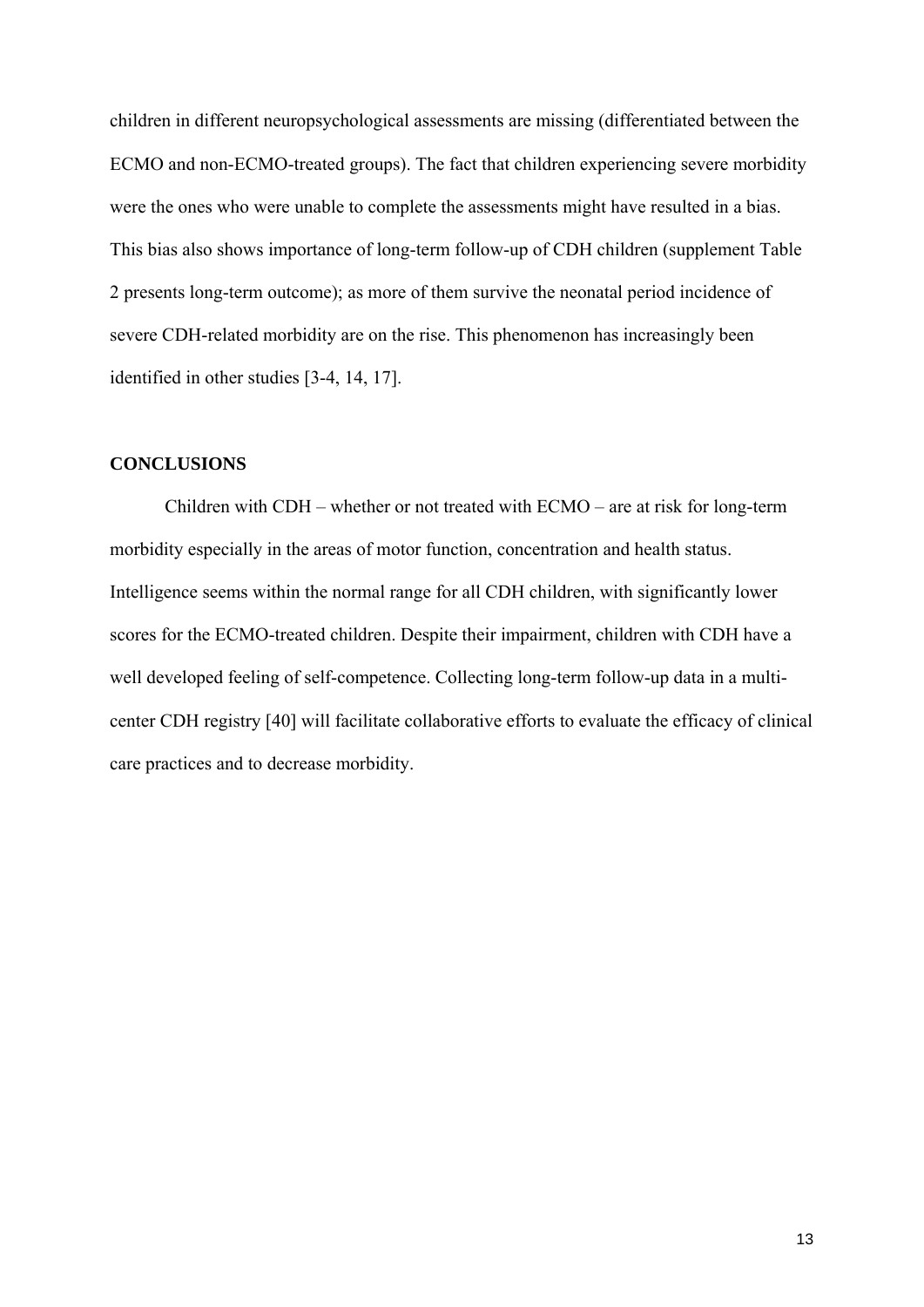## **ACKNOWLEDGEMENTS**

We would like to thank the medical staff, psychologists and pediatric physical therapists of our long-term follow-up team and thank Ko Hagoort for editorial advice.

## **CONTRIBUTORS**

Marlous J. Madderom conceptualized and designed the study, analysed and interpretated the data, drafted the initial manuscript, and approved the final manuscript as submitted. Leontien Toussaint interpretated the data, reviewed and revised the manuscript, and approved the final manuscript as submitted. Monique H.M. van der Cammen-van Zijp interpretated the data, reviewed and revised the manuscript, and approved the final manuscript as submitted. Saskia J. Gischler interpretated the data, critically reviewed the manuscript, and approved the final manuscript as submitted. René M.H. Wijnen interpretated the data, critically reviewed the manuscript, and approved the final manuscript as submitted. D. Tibboel conceptualized and designed the study, analysed and interpretated the data, reviewed and revised the manuscript, and approved the final manuscript as submitted. Hanneke IJsselstijn conceptualized and designed the study, analysed and interpretated the data, reviewed and revised the manuscript, and approved the final manuscript as submitted.

## **COMPETING INTERESTS**

Not applicable.

#### **FUNDING**

Unrestricted financial support was provided by the Swart van Essen Fund.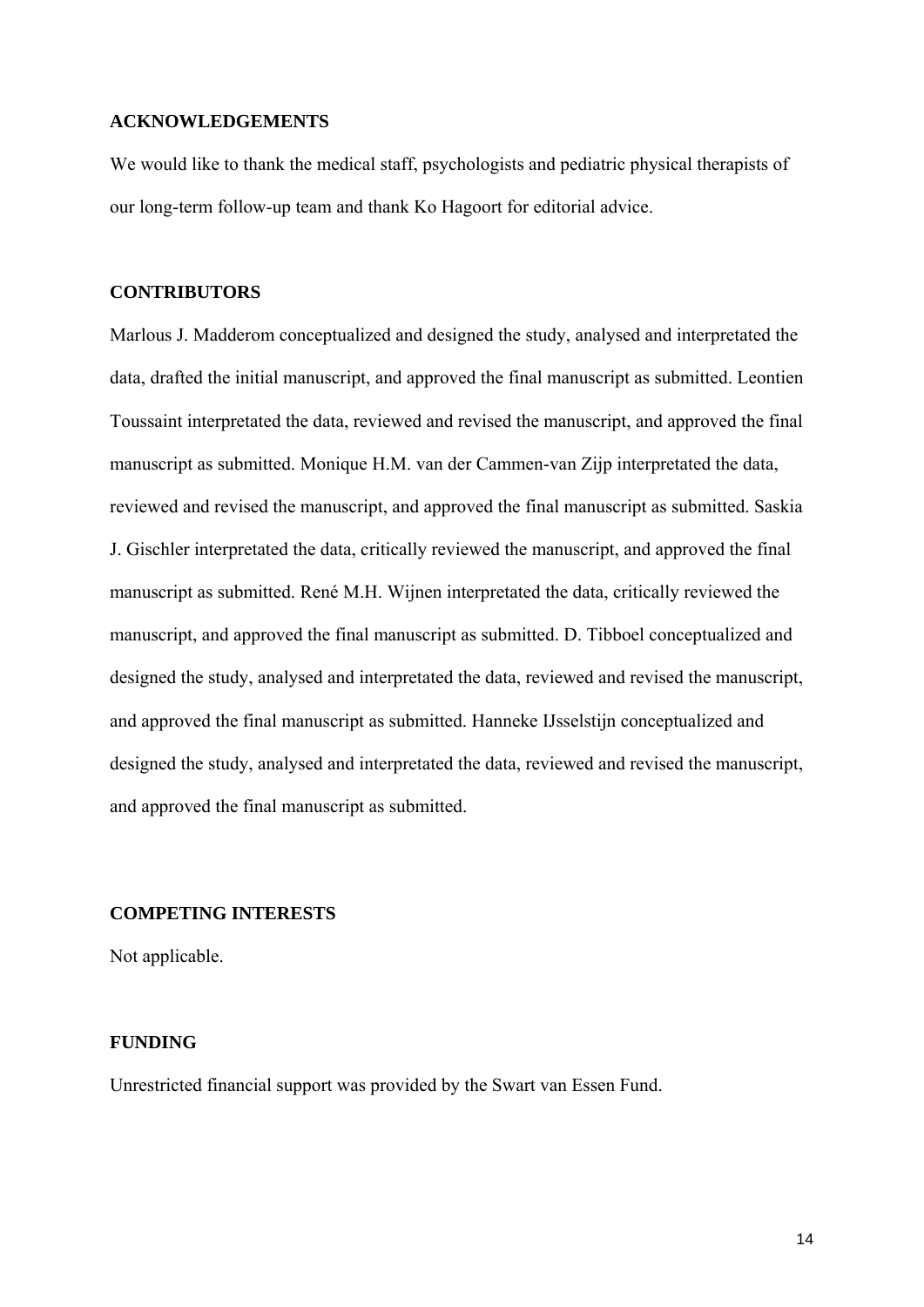# **WHAT IS ALREADY KNOWN ON THIS TOPIC?**

Congenital diaphragmatic hernia survivors are at high risk for long-term morbidity. Congenital diaphragmatic hernia patients treated with neonatal ECMO are at risk for neurodevelopmental delay.

# **WHAT THIS STUDY ADDS**

Congenital diaphragmatic hernia patients treated with or without ECMO, are at increased risk for problems with motor function, concentration and health status.

Despite their impairment, congenital diaphragmatic hernia patients have a well developed feeling of self-competence.

Neurodevelopmental problems in congenital diaphragmatic hernia patients persist beyond preschool age.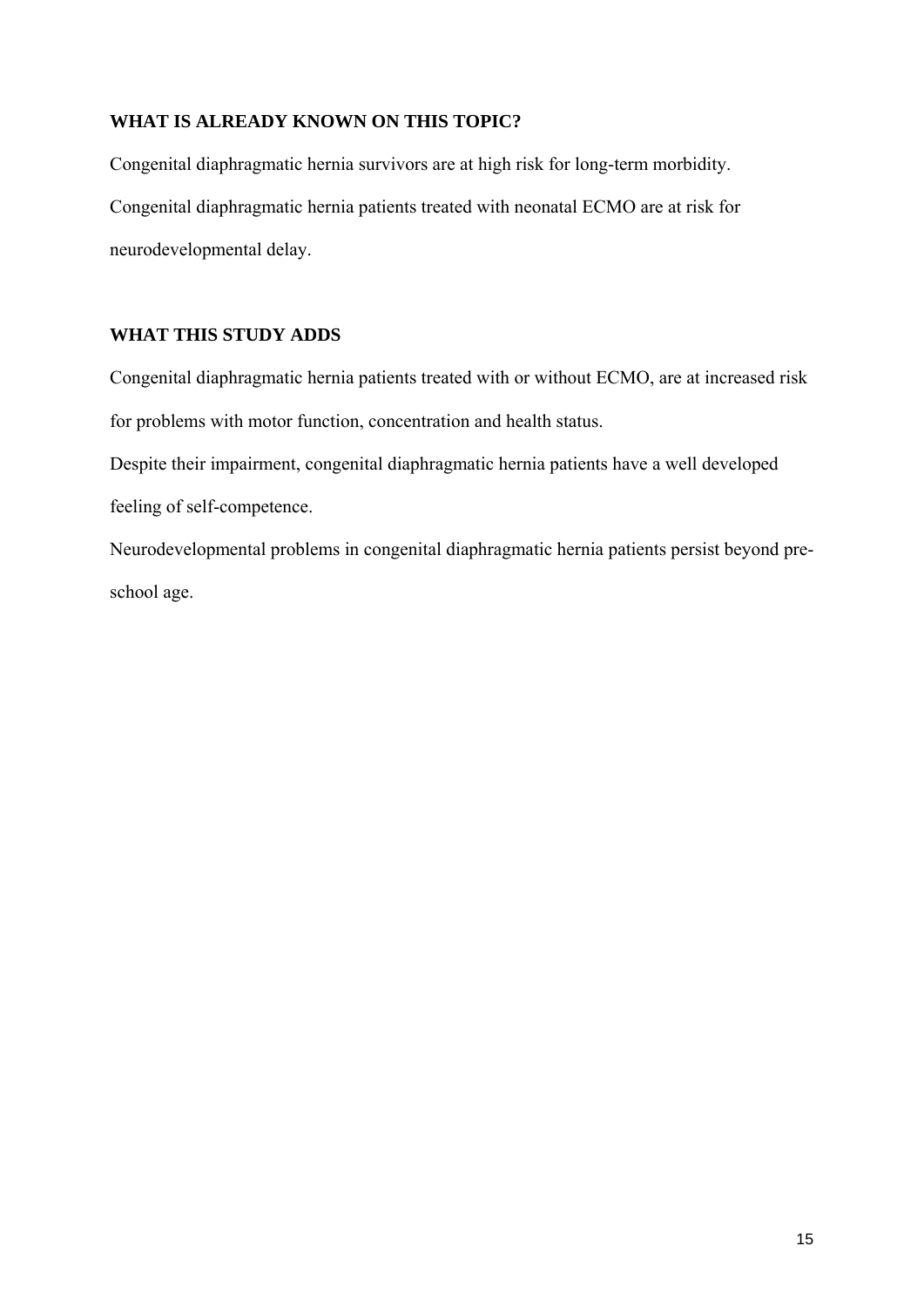## **REFERENCES**

1 Lally KP. Congenital diaphragmatic hernia. Curr Opin Pediatr 2002;**14**(4):486-90.

2 van den Hout L, Schaible T, Cohen-Overbeek TE, et al. Actual Outcome in Infants with Congenital Diaphragmatic Hernia: The Role of a Standardized Postnatal Treatment Protocol. Fetal Diagn Ther 2011;**29**(1):55-63.

3 Danzer E, Gerdes M, Bernbaum J, et al. Neurodevelopmental outcome of infants with congenital diaphragmatic hernia prospectively enrolled in an interdisciplinary follow-up program. J Pediat Surg 2010;**45**(9):1759-66.

4 Friedman S, Chen C, Chapman JS, et al. Neurodevelopmental outcomes of congenital diaphragmatic hernia survivors followed in a multidisciplinary clinic at ages 1 and 3. J Pediatr Surg 2008;**43**(6):1035-43.

5 Peetsold MG, Huisman J, Hofman VE, et al. Psychological outcome and quality of life in children born with congenital diaphragmatic hernia. Arch Dis Child 2009;**94**(11):834-40. 6 Karimova A, Brown K, Ridout D, et al. Neonatal extracorporeal membrane oxygenation: practice patterns and predictors of outcome in the UK. Arch Dis Child Fetal Neonatal Ed 2009;**94**(2):F129-32.

7 Kattan J, Godoy L, Zavala A, et al. Improvement of survival in infants with congenital diaphragmatic hernia in recent years: effect of ECMO availability and associated factors. Pediatr Surg Int 2010;**26**(7):671-76.

8 Azarow K, Messineo A, Pearl R, et al. Congenital diaphragmatic hernia—A tale of two cities: The Toronto experience. J Pediatr Surg 1997;**32**(3):395-400.

9 Keshen TH, Gursoy M, Shew SB, et al. Does extracorporeal membrane oxygenation benefit neonates with congenital diaphragmatic hernia? Application of a predictive equation. J Pediatr Surg 1997;**32**(6):818-22.

10 Wilson JM, Lund DP, Lillehei CW, et al. Congenital diaphragmatic hernia—A tale of two

16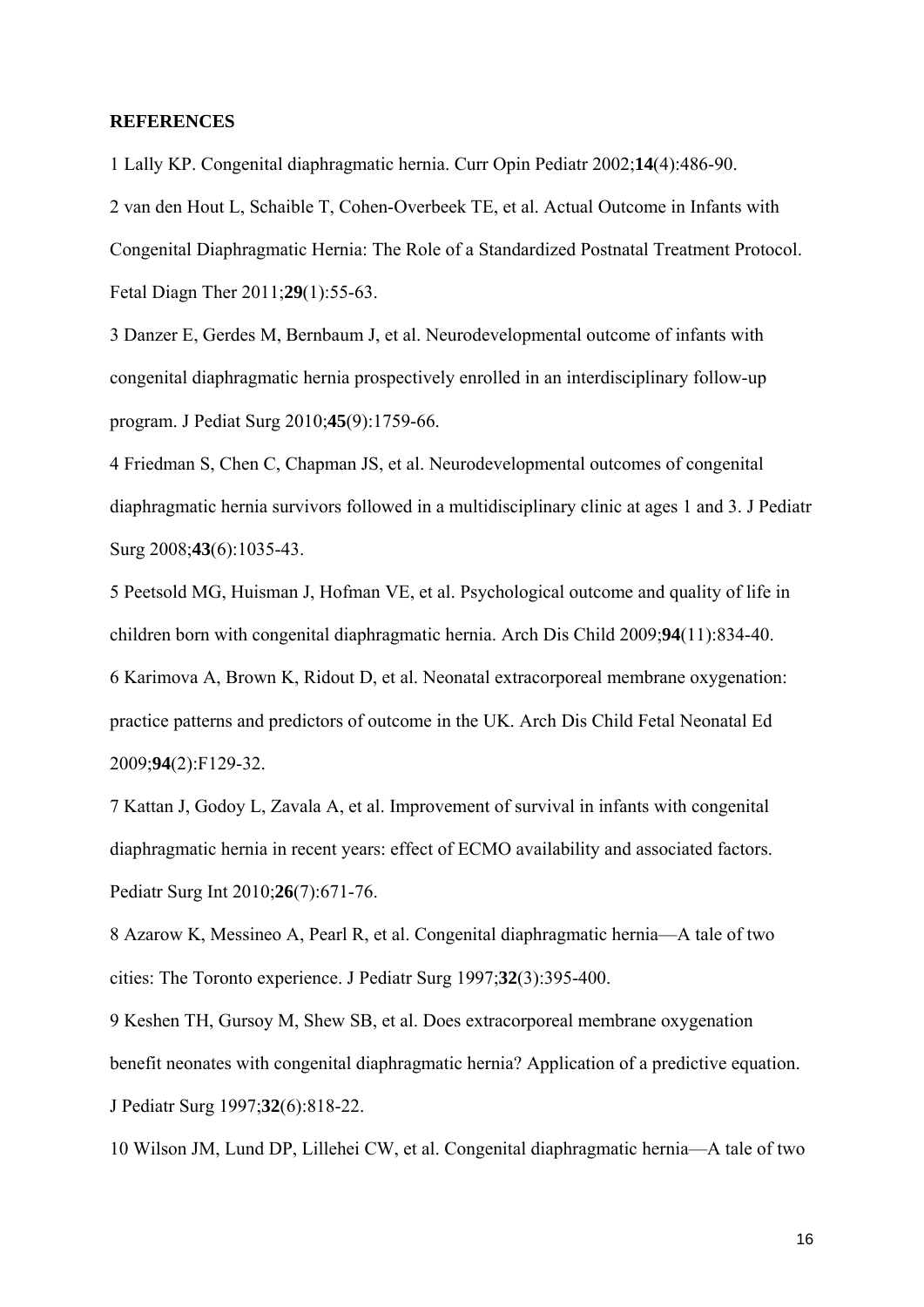cities: The Boston experience. J Pediatr Surg 1997;**32**(3):401-05.

11 McGahren ED, Mallik K, Rodgers BM. Neurological outcome is diminished in survivors of congenital diaphragmatic hernia requiring extracorporeal membrane oxygenation. J Pediatr Surg 1997;**32**(8):1216-20.

12 Nijhuis-van der Sanden MW, van der Cammen-van Zijp MH, Janssen AJ, et al. Motor performance in five-year-old extracorporeal membrane oxygenation survivors: a populationbased study. Crit Care 2009;**13**(2):R47.

13 Spoel M, van den Hout L, Gischler SJ, et al. Prospective longitudinal evaluation of lung function during the first year of life after repair of congenital diaphragmatic hernia. Pediatr Crit Care Med 2011;**13**(3):e133-9.

14 Stolar CJH, Crisafi MA, Driscoll YT. Neurocognitive outcome for neonates treated with extracorporeal membrane oxygenation: Are infants with congenital diaphragmatic hernia different? J Pediatr Surg 1995;**30**(2):366-72.

15 McNally H, Bennett CC, Elbourne D, et al. United Kingdom collaborative randomized trial of neonatal extracorporeal membrane oxygenation: follow-up to age 7 years. Pediatrics 2006;**117**(5):e845-54.

16 Stolar CJ, Snedecor SM, Bartlett RH. Extracorporeal membrane oxygenation and neonatal respiratory failure: experience from the extracorporeal life support organization. J Pediatr Surg 1991;**26**(5):563-71.

17 Gischler SJ, Mazer P, Duivenvoorden HJ, et al. Interdisciplinary structural follow-up of surgical newborns: a prospective evaluation. J Pediatr Surg 2009;**44**(7):1382-89.

18 Spoel M, Laas R, Gischler SJ, et al. Diagnosis-related deterioration of lung function after extracorporeal membrane oxygenation. Eur Respir J Published Online First: 10 April 2012. doi:10.1183/09031936.00189911.

19 van der Cammen-van Zijp MHM, Gischler SJ, Hop WCJ, et al. Deterioration of exercise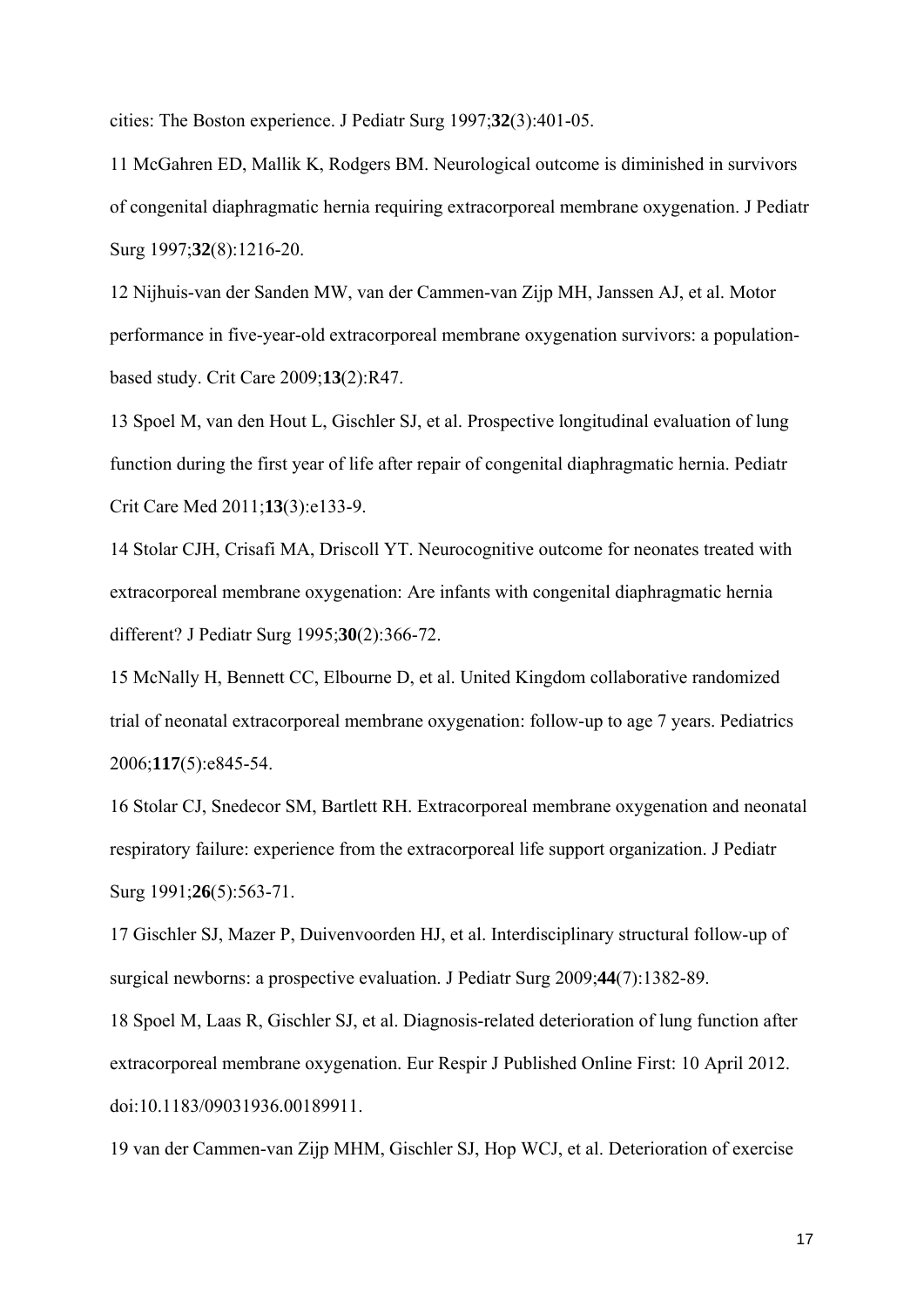capacity after neonatal extracorporeal membrane oxygenation. Eur Respir J 2011;**38**(5):1098- 104.

20 van der Cammen-van Zijp MHM, Gischler SJ, Mazer P, et al. Motor-function and exercise capacity in children with major anatomical congenital anomalies: An evaluation at 5 years of age. Early Hum Dev 2010;**86**(8):523-28.

21 Duncan O. A socioeconomic index for all occupations. In: Reiss Jr. AJ, Hatt PK, Nort CC, eds. Occupations and Social Status. New-York: Free Press 1961:109-38.

22 Jobe AH, Bancalari E. Bronchopulmonary dysplasia. Am J Respir Crit Care Med 2001;**163**(7):1723-9.

23 Tesselaar, CD, Postema, RR, van Dooren, MF, et al. Congenital Diaphragmatic Hernia and Situs Inversus Totalis. Pediatrics 2004;**113**(3 Pt 1):e256-8.

24 Bleichrodt N, Drenth PJD, Zaal JM, et al. Revisie Amsterdamse Kinder Intelligentie Test; Instructies, Normen, Psychometrische gegevens. Lisse: Swets & Zeitlinger, 1984.

25 Kort W, Compaan E.L. WISC-III-NL. Handleiding*.* Amsterdam: NIP

Dienstencentrum; 2002.

26 Smiths- Engelsman B. Dutch Manual Movement Assessment Battery for Children: Lisse: Swets en Zeitlinger, 1998.

27 Vos P. Bourdon-Vos. Handleiding (Manual Bourdon-Vos). Lisse: Swets & Zeitlinger; 1992.

28 Veerman JW, Straathof MAE, Treffers PDA, et al. Competentie Belevingsschaal voor Kinderen (CBSK). Lisse: Swets & Zeitlinger; 1997.

29 Van Dongen-Melman JEWM, Koot HM, Verhulst FC. Cross-Cultural Validation of Harter'S Self-Perception Profile for Children in a Dutch Sample. Educational and Psychological Measurement 1993;**53**(3):739-53.

30 Madderom MJ, Gischler SJ, Duivenvoorden HJ, et al. Neonatal Extra Corporeal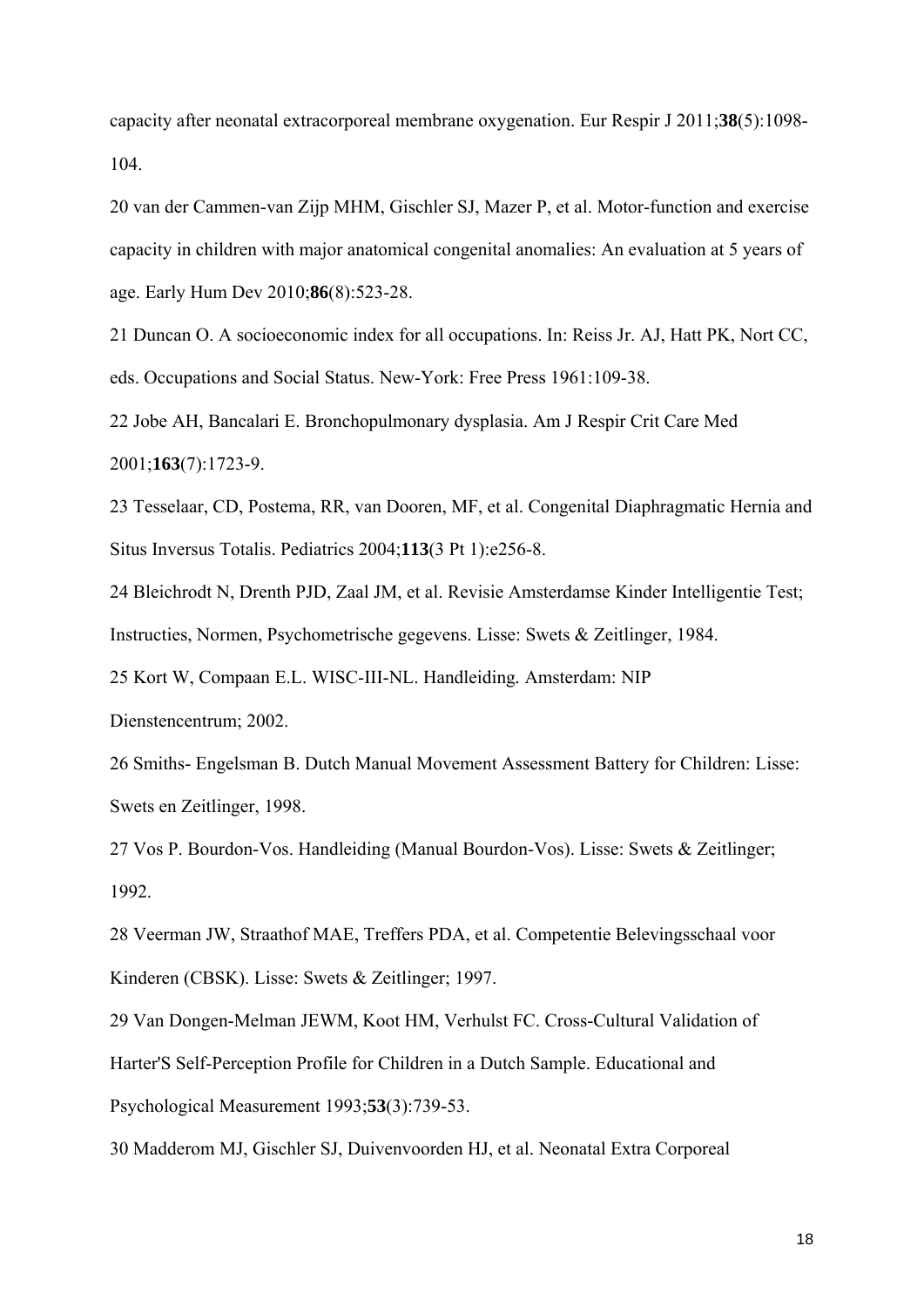Membrane Oxygenation: Impaired health at five years of age. Pediatr Crit Care Med; accepted.

31 Engelen V, Haentjens MM, Detmar SB, et al. Health related quality of life of Dutch children: psychometric properties of the PedsQL in the Netherlands. Bmc Pediatr 2009;**3**(9):68.

32 Verhulst FC, van der Ende J, Koot HM. Handleiding voor de CBCL/ 4-18. Afdeling Kinder- en Jeugdpsychiatrie, Sophia Kinderziekenhuis/ Academisch Ziekenhuis Rotterdam/ Erasmus Universiteit Rotterdam; 1996.

33 Allison P. Logistic regression using the SAS system: theory and application. New-York: SAS institute; 1999.

34 Bouman NH, Koot HM, Tibboel D, et al. Children with Congenital Diaphragmatic Hernia are at Risk for Lower Levels of Cognitive Functioning and Increased Emotional and Behavioral Problems. Eur J Pediatr Surg 2000;**10**(1):3-7.

35 Frisk V, Jakobson LS, Unger S, et al. Long-term neurodevelopmental outcomes of congenital diaphragmatic hernia survivors not treated with extracorporeal membrane oxygenation. J Pediatr Surg 2011;**46**(7):1309-18.

36 Hofkosh D, Feldman HM, Thompson AE, et al. Ten Years of Extracorporeal Membrane Oxygenation: Neurodevelopmental Outcome. Pediatrics 1991;**87**(4):549-55.

37 Schumacher RE, Palmer TW, Roloff DW, et al. Follow-up of Infants Treated With Extracorporeal Membrane Oxygenation for Newborn Respiratory Failure. Pediatrics 1991;**87**(4):451-57.

38 Inspectie van het onderwijs. De staat van het onderwijs. Onderwijsverslag 2009/2010. Utrecht: Inspectie van het onderwijs; 2011.

39 Poley M, Stolk E, Tibboel D, et al. Short term and long term health related quality of life after congenital anorectal malformations and congenital diaphragmatic hernia. Arch Dis Child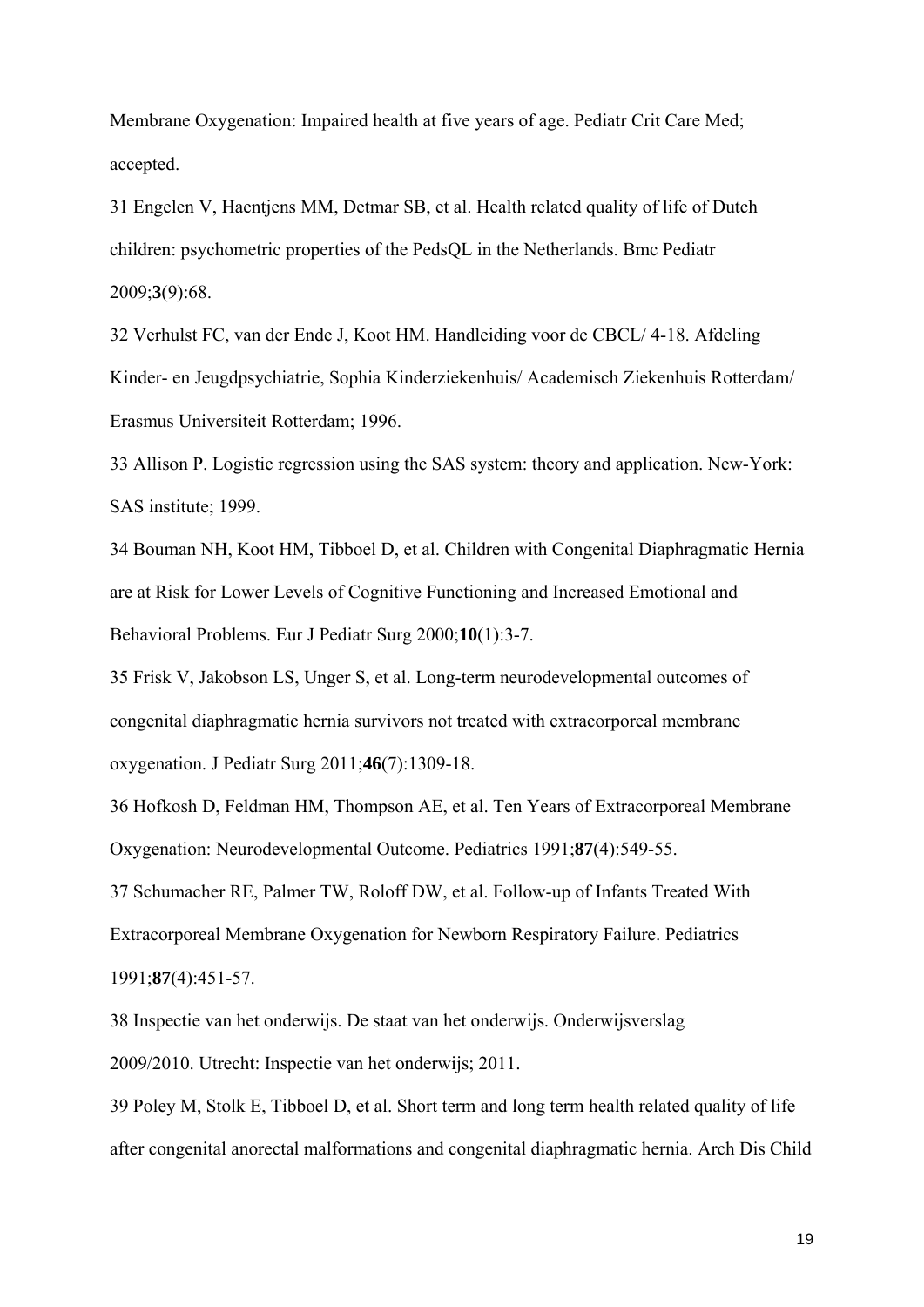2004;**89**(9):836-41.

40 Tsao K, Lally KP. The Congenital Diaphragmatic Hernia Study Group: a voluntary international registry. Seminars in Pediatric Surgery 2008;**17**(2):90-97.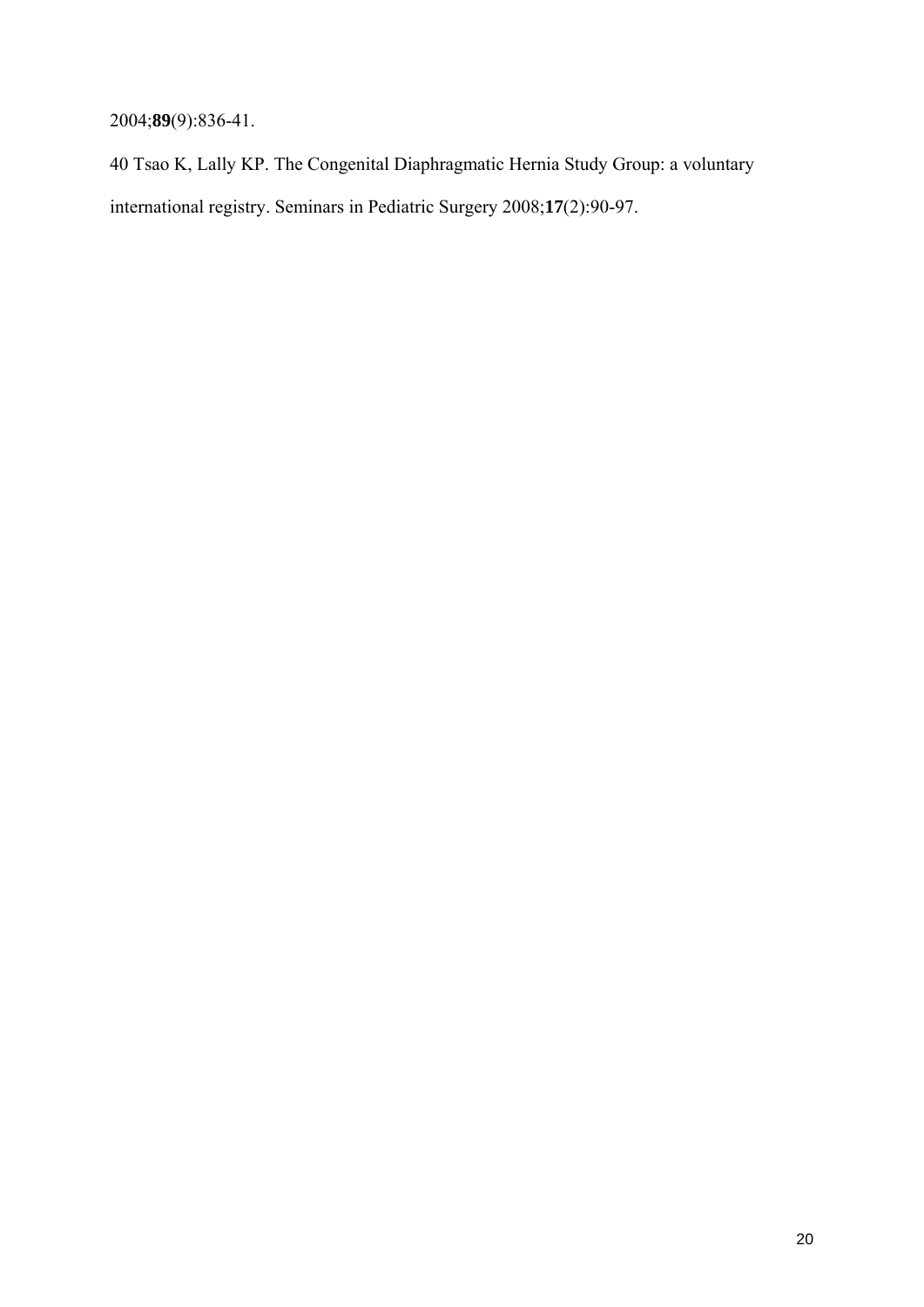## **FIGURE LEGENDS**

Figure 1

Flowchart

CDH = Congenital diaphragmatic hernia

ECMO = Extra Corporeal Membrane Oxygenation

Non-ECMO = no Extra Corporeal Membrane Oxygenation

ADHD = Attentional Deficit Hyperactivity Disorder

Organisational reasons for no psychological assessment = the child arrived late at the follow-

up appointment or was too tired to finish the entire assessment battery

Figure 2

Intelligence in eight-year-old CDH patients

In white with stripes = Above average intelligence

In white  $=$  Average intelligence

In black = Below average intelligence

## Figure 3

Motor function in eight-year-old CDH patients

In white = Normal motor function

In grey = Borderline motor function problems

In black = Severe motor function problems

Number of patients is indicated in the bars

## Figure 4

Combined intelligence and motor function development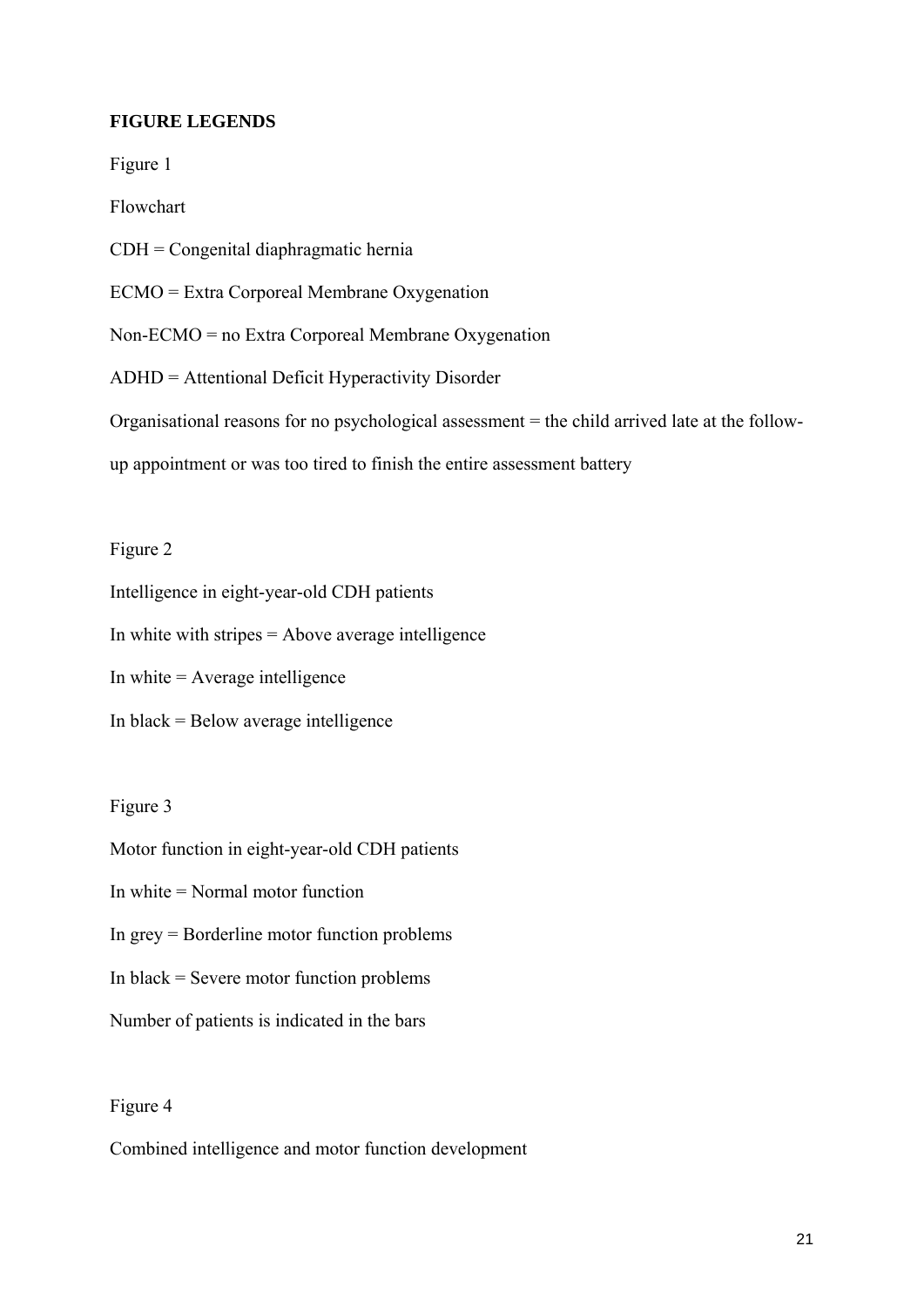- A = Intelligence and motor function for ECMO group
- B = Intelligence and motor function for non-ECMO group
- In black = Both intelligence and motor function development are normal
- In white = Both intelligence and motor function development are impaired
- In grey = Only intelligence is impaired
- In white with stripes = Only motor function is impaired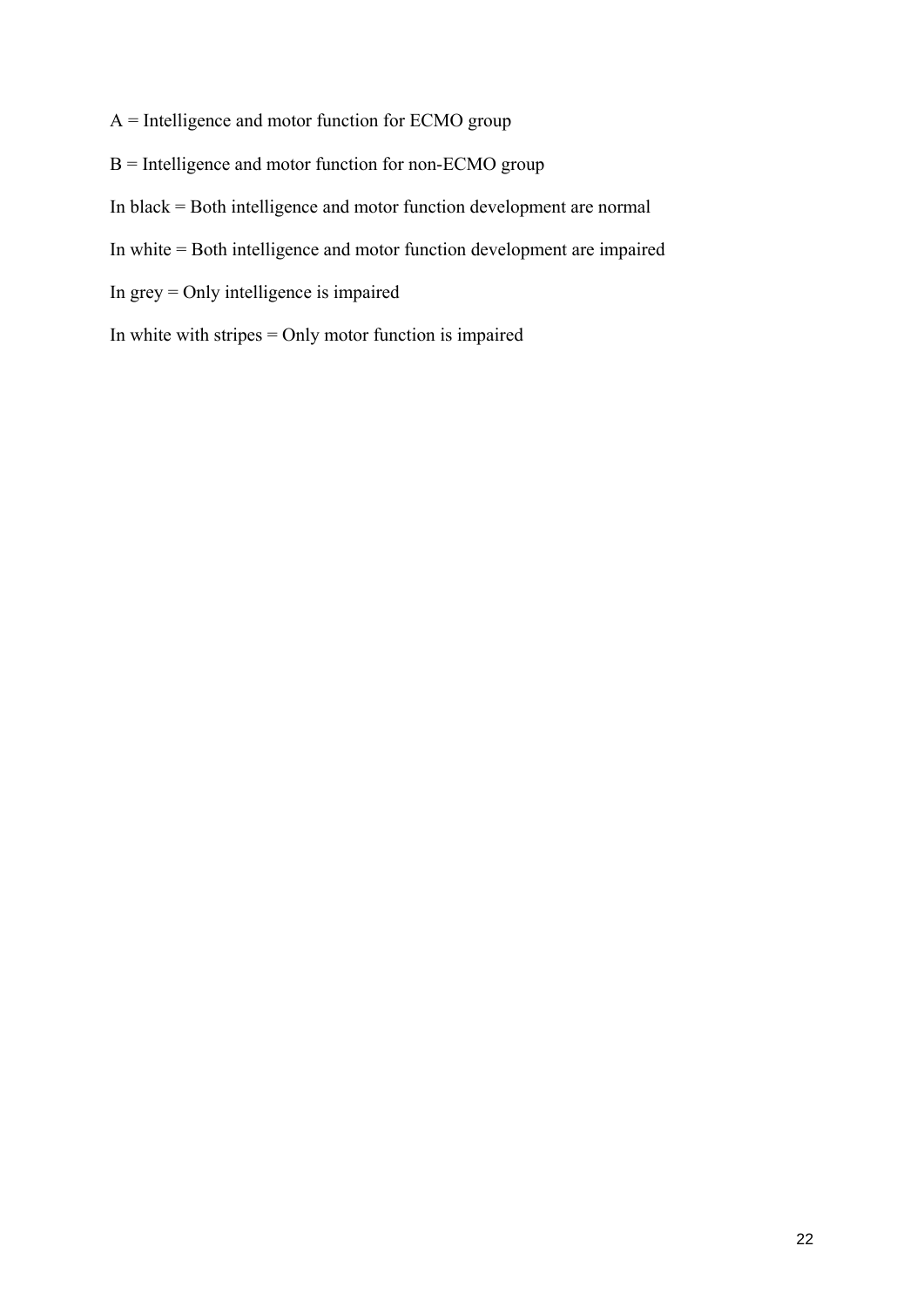# **Table 1** Background and clinical characteristics of the treatment groups

|                                            | ECMO group       | Non-ECMO group           | P-value    |
|--------------------------------------------|------------------|--------------------------|------------|
|                                            | $n=16$           | $n=19$                   |            |
| <b>Background characteristics</b>          |                  |                          |            |
| Dutch etnicity                             | 12(75)           | $\overline{15}$ (79)     | 0.398      |
| Missing                                    |                  | 2(11)                    |            |
| <b>SES</b>                                 |                  |                          | 0.092      |
| Low                                        | 6(38)            | 4(21)                    |            |
| Moderate                                   | 5(31)            | 1(5)                     |            |
| High                                       | 5(31)            | 11(58)                   |            |
| Missing                                    |                  | 3(16)                    |            |
| Male gender                                | 10(63)           | 8(42)                    | 0.315      |
| <b>Clinical characteristics</b>            |                  |                          |            |
| Gestational age in weeks                   | $40(36-41)$      | 39 (27-42)               | 0.507      |
| Birth weight in grams                      | 3200 (2800-3810) | 3200 (1200-4000)         | 0.594      |
| Defect side                                |                  |                          | 0.608      |
| Left                                       | 15 (94)          | 15(79)                   |            |
| Right                                      | 1(6)             | 2(11)                    |            |
| Para-esophageal                            |                  | 2(11)                    |            |
| Repair with patch                          | 10(63)           | 12(63)                   | 0.968      |
| Associated anomalies                       | 3(19)            | 5(26)                    | 0.700      |
| Intracranial abnormalities                 | 1(6)             | 1(5)                     | 0.925      |
| High risk                                  | 16(100)          | 15(79)                   | 0.109      |
| Oxygen dependency                          |                  |                          | $< 0.001*$ |
| 1 day-1 week                               | 1(6)             | 13 (68)                  |            |
| 1 week-1 month                             | 10(63)           | 5(26)                    |            |
| $> 1$ month                                | 5(31)            | 1(5)                     |            |
| <b>CLD</b>                                 |                  |                          | $0.015*$   |
| N <sub>o</sub>                             | 7(44)            | 14(74)                   |            |
| Mild                                       | 1(6)             | 4(21)                    |            |
| Moderate                                   | 3(19)            | 1(5)                     |            |
| Severe                                     | 5(31)            |                          |            |
| Duration of mechanical ventilation in days | $27(11-130)$     | $7(1-53)$                | $< 0.001*$ |
| Use of morphinomimetics and sedatives      |                  |                          | $0.017*$   |
| $< 1$ week                                 | 1(6)             | 9(47)                    |            |
| 1 week-1 month                             | 3(19)            | 4(21)                    |            |
| $>1$ month                                 | 6(38)            | 1(5)                     |            |
| Missing                                    | 6(38)            | 5(26)                    |            |
| Use of methadone                           |                  |                          | $0.005*$   |
| Yes                                        | 8(50)            | 1(5)                     |            |
| Missing                                    | 3(19)            | 3(16)                    |            |
| Use of muscle relaxants                    |                  |                          | $0.010*$   |
| Preoperative only                          | 5(32)            | 14(74)                   |            |
| ICU 1 day-1 week                           | 0(0)             | 1(5)                     |            |
| Missing                                    | 11(69)           | 4(21)                    |            |
| Age at onset ECMO in hours                 | $13(4-252)$      |                          |            |
| Duration of ECMO support in hours          |                  |                          |            |
|                                            | 164 (63-369)     | $\overline{\phantom{0}}$ |            |
| Highest MAP prior to ECMO                  | $17(14-45)$      |                          |            |
| Highest OI prior to ECMO                   | 41 (13-98)       |                          |            |

SES=socio-economic status; CLD=Chronic lung disease [22]; ECMO=Extra Corporeal Membrane Oxygenation; MAP=mean airway pressure prior to ECMO; OI=Oxygenation Index prior to ECMO; high risk=respiratory insufficiency within the first six hours of life; ICU=Intensive Care Unit. Data presented as median (range) or n (%). \*Significant difference between treatment groups. Associated anomalies represent: Marfan syndrome (n=1); Cohen syndrome (n=1); cardiac anomalies (VSD n=1 and ASD n=1) and situs inversus totalis (n=1) [23].Intracranial abnormalities were diagnosed with ultrasound during the initial admission and represent: corpus callosum agenesis  $j(n=1)$  and stroke  $(n=1)$ .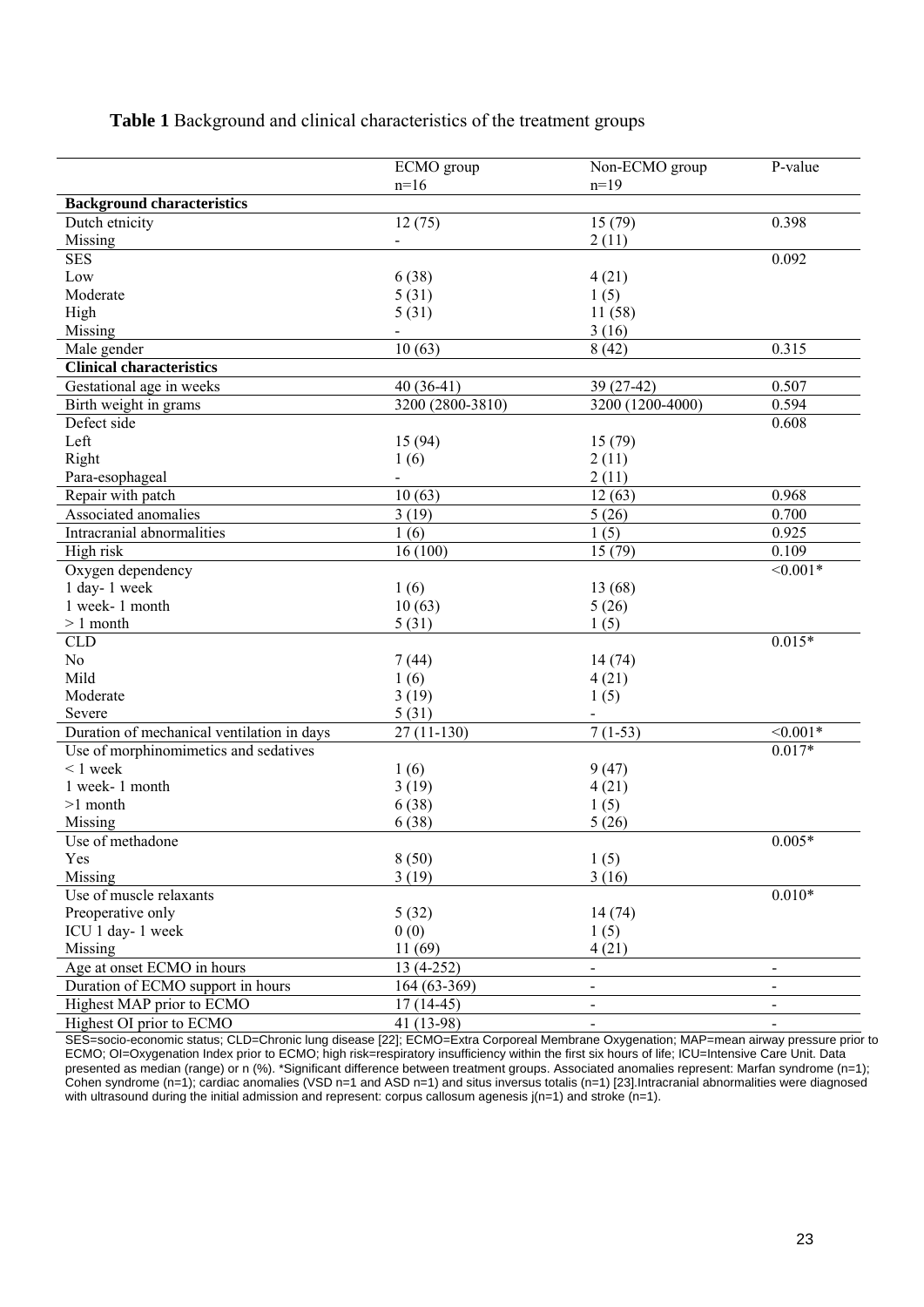## **Figure 1** Flowchart

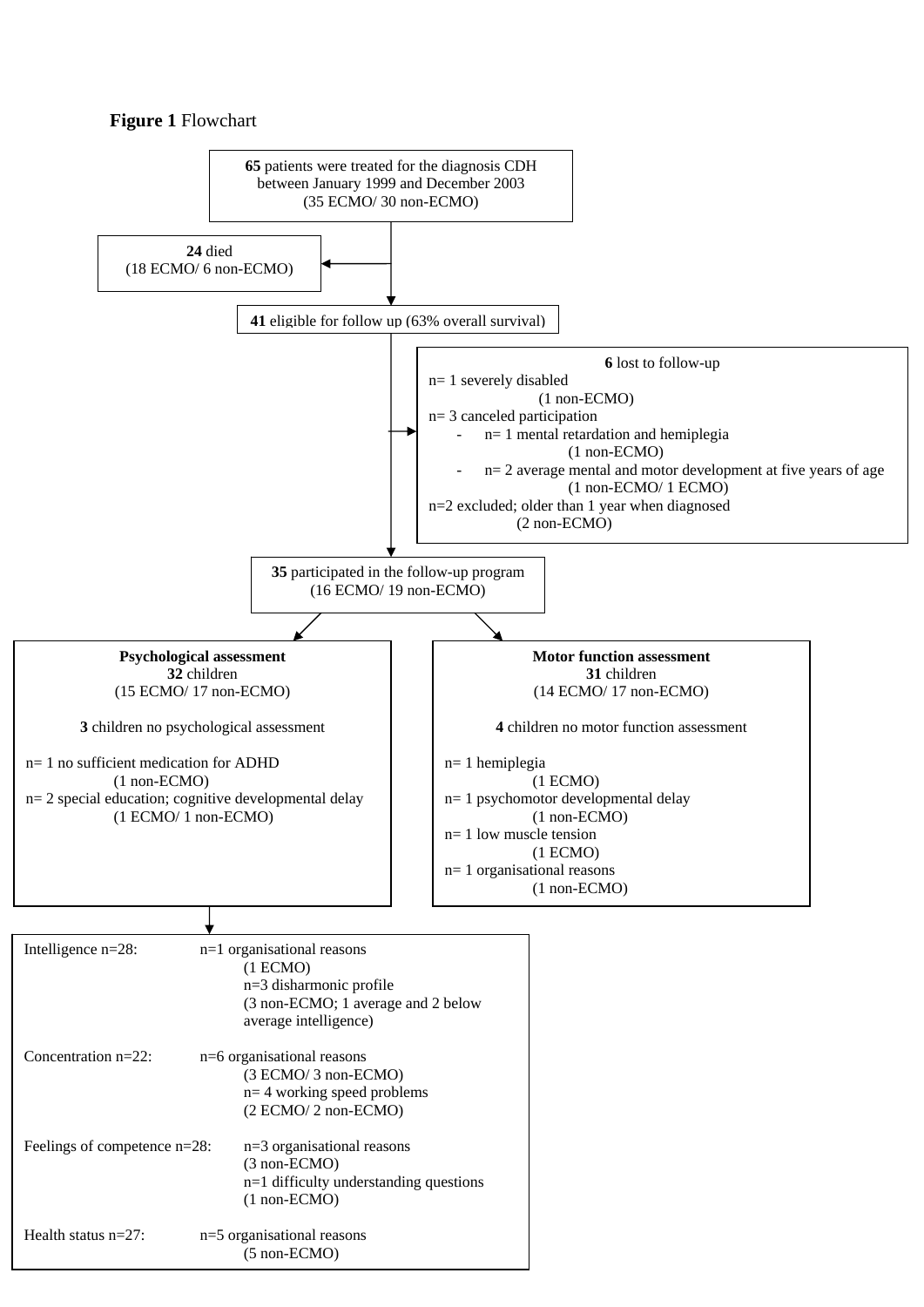# **Figure 2** Intelligence in eight-year-old CDH-patients

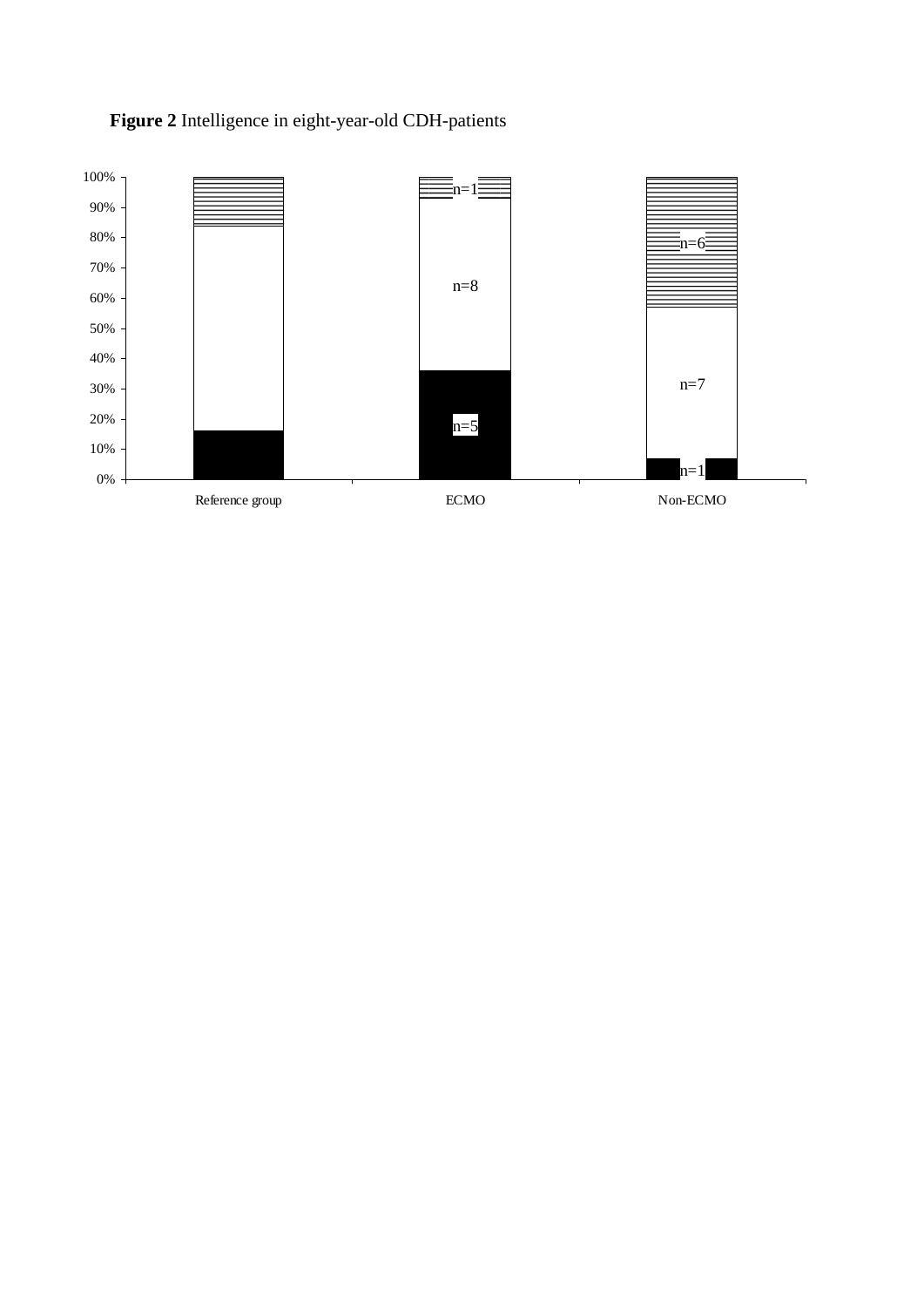

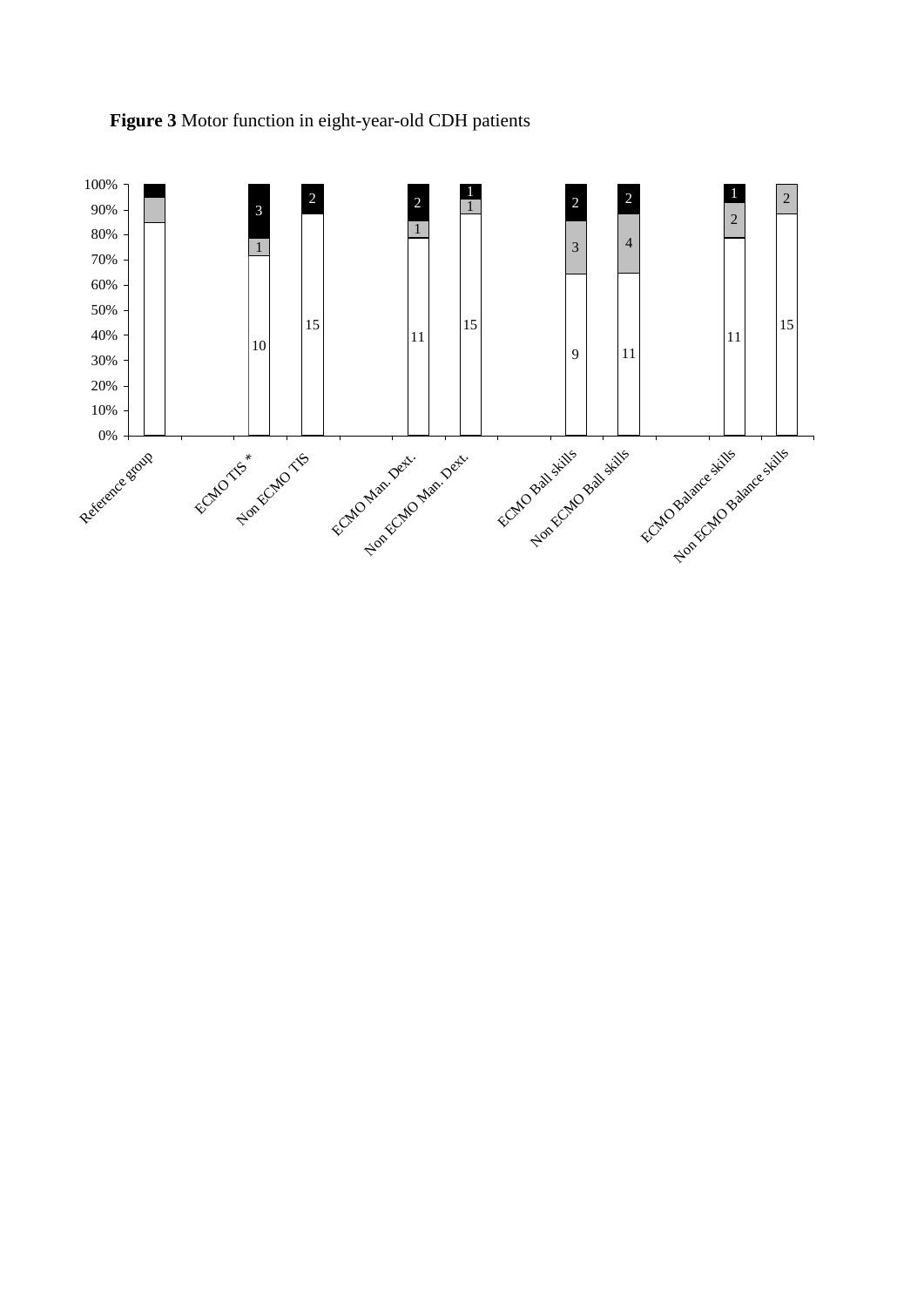

**Figure 4** Combined intelligence and motor function development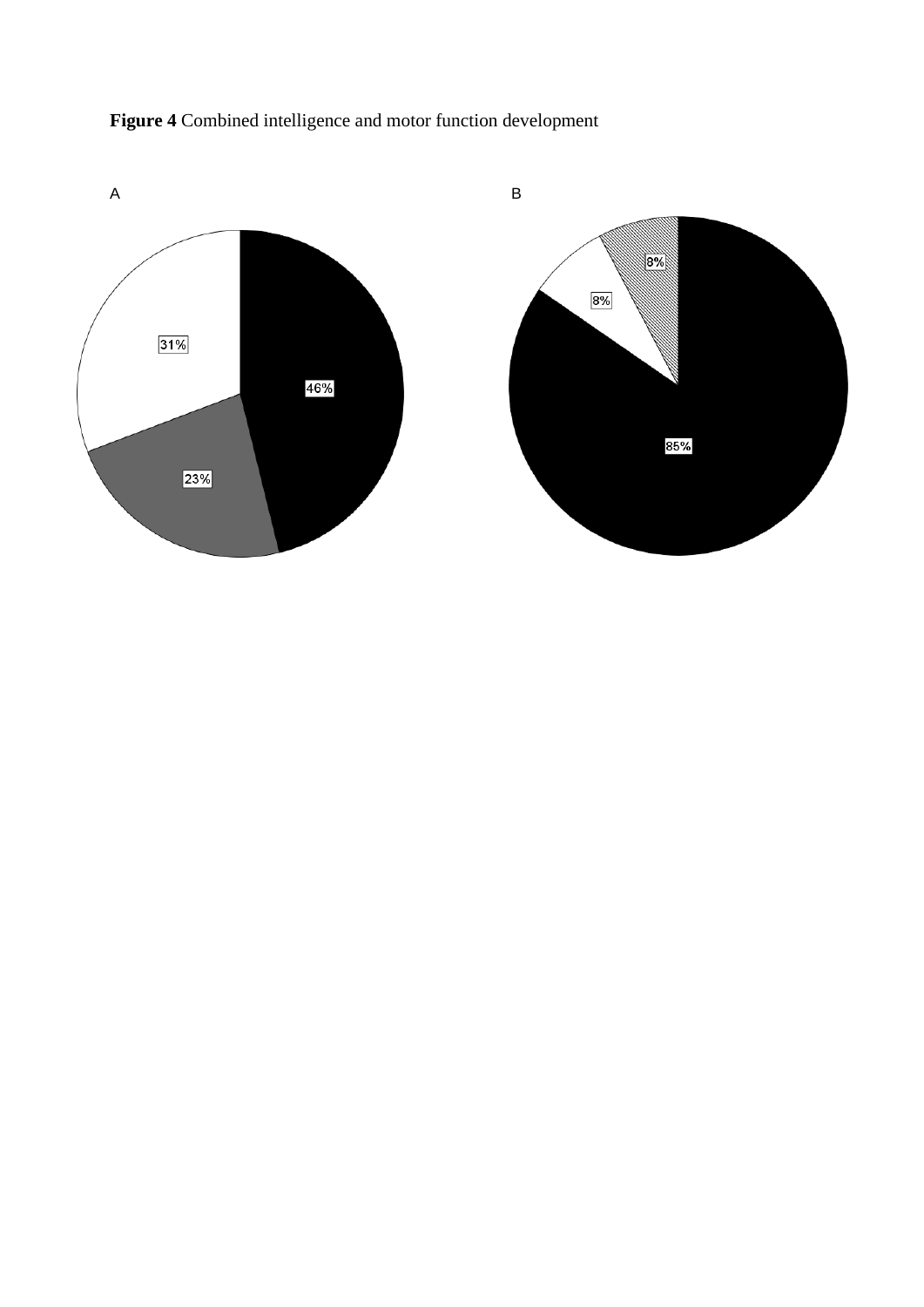# **Table in online supplement**

| Table 1 Developmental studies at school age for patients with congenital diaphragmatic hernia                                                                                                                                                         |                      |                  |                                                                                                                     |                           |  |  |  |
|-------------------------------------------------------------------------------------------------------------------------------------------------------------------------------------------------------------------------------------------------------|----------------------|------------------|---------------------------------------------------------------------------------------------------------------------|---------------------------|--|--|--|
|                                                                                                                                                                                                                                                       | Patients             | Age at follow-up | Intelligence                                                                                                        | Motor function            |  |  |  |
| Bouman <sup>1</sup>                                                                                                                                                                                                                                   | n=11 no ECMO         | 8.4-11.8 years   | Mean IQ=85 (below                                                                                                   |                           |  |  |  |
| 2000                                                                                                                                                                                                                                                  |                      |                  | normal range)                                                                                                       |                           |  |  |  |
|                                                                                                                                                                                                                                                       | birth year NA        |                  |                                                                                                                     |                           |  |  |  |
|                                                                                                                                                                                                                                                       |                      |                  | Below average IQ scores                                                                                             |                           |  |  |  |
|                                                                                                                                                                                                                                                       |                      |                  | $n=5(45%)$                                                                                                          |                           |  |  |  |
| $Rashed^2$                                                                                                                                                                                                                                            | n=9 ECMO post        | 9 years          | Median (range) IQ: 92 (66-                                                                                          | Gross motor mean (SD): 93 |  |  |  |
| 2001                                                                                                                                                                                                                                                  | surgical repair      |                  | $104)$ (normal)                                                                                                     | $(24)$ (normal)           |  |  |  |
|                                                                                                                                                                                                                                                       |                      |                  |                                                                                                                     |                           |  |  |  |
|                                                                                                                                                                                                                                                       | birth year 1984-1989 |                  |                                                                                                                     | Fine motor mean (SD): 86  |  |  |  |
|                                                                                                                                                                                                                                                       |                      |                  |                                                                                                                     | (23) (below normal range) |  |  |  |
|                                                                                                                                                                                                                                                       | $n=6$ ECMO prior     | 5 years          | No IQ could be calculated                                                                                           | Gross motor mean (SD): 92 |  |  |  |
|                                                                                                                                                                                                                                                       | surgical repair      |                  | due to hearing impairment                                                                                           | $(25)$ (normal)           |  |  |  |
|                                                                                                                                                                                                                                                       |                      |                  |                                                                                                                     |                           |  |  |  |
|                                                                                                                                                                                                                                                       | birth year 1989-1994 |                  |                                                                                                                     | Fine motor mean (SD): 86  |  |  |  |
|                                                                                                                                                                                                                                                       |                      |                  |                                                                                                                     | (18) (below normal range) |  |  |  |
| Jakobson <sup>3</sup>                                                                                                                                                                                                                                 | $n=15$ no ECMO       | 10-15.9 years    | Mean (SD) IQ: 101 (14)                                                                                              |                           |  |  |  |
| 2009                                                                                                                                                                                                                                                  |                      |                  | (normal)                                                                                                            |                           |  |  |  |
|                                                                                                                                                                                                                                                       | birth year NA        |                  |                                                                                                                     |                           |  |  |  |
|                                                                                                                                                                                                                                                       |                      |                  | Except for two children                                                                                             |                           |  |  |  |
|                                                                                                                                                                                                                                                       |                      |                  | with full scale IQ: 40 and                                                                                          |                           |  |  |  |
|                                                                                                                                                                                                                                                       |                      |                  | 49                                                                                                                  |                           |  |  |  |
| Peetsold <sup>4</sup>                                                                                                                                                                                                                                 | $n=31$ no ECMO       | 6-16 years       | Mean (SD) IQ: 100 (13)                                                                                              |                           |  |  |  |
| 2009                                                                                                                                                                                                                                                  |                      |                  | (normal)                                                                                                            |                           |  |  |  |
|                                                                                                                                                                                                                                                       | birth year 1987-1999 |                  | Except for four children                                                                                            |                           |  |  |  |
|                                                                                                                                                                                                                                                       |                      |                  | $(IO score < -1 SD)$                                                                                                |                           |  |  |  |
|                                                                                                                                                                                                                                                       |                      |                  | Bouman NH, Koot HM, Tibboel D, et al. Children with congenital diaphragmatic hernia are at risk for lower levels of |                           |  |  |  |
| cognitive functioning and increased emotional and behavioral problems. Eur J Pediatr Surg 2000;10(1):3-7. <sup>2</sup> Rasheed A,<br>Tindall S, Cueny DL, et al. Neurodevelopmental outcome after congenital diaphragmatic hernia who did not receive |                      |                  |                                                                                                                     |                           |  |  |  |
| extracorporeal membrane oxygenation. J Pediatr Surg 2001;36(4):539-44. $3$ Jakobson LS, Frisk V, Trachsel, D, et al. Visual                                                                                                                           |                      |                  |                                                                                                                     |                           |  |  |  |

extracorporeal membrane oxygenation. J Pediatr Surg 2001;**36**(4):539-44. 3 Jakobson LS, Frisk V, Trachsel, D, et al. Visual and fine-motor outcomes in adolescent survivors of high-risk congenital diaphragmatic hernia who did not receive extracorporeal membrane oxygenation. J Perinatol 2009;29(9):630-6. <sup>4</sup> Peetsold MG, Huisman J, Hofman VE, et al. Psychological outcome and quality of life in children born with congenital diaphragmatic hernia. Arch dis child 2009;**94**(11):834-40. NA=not available.